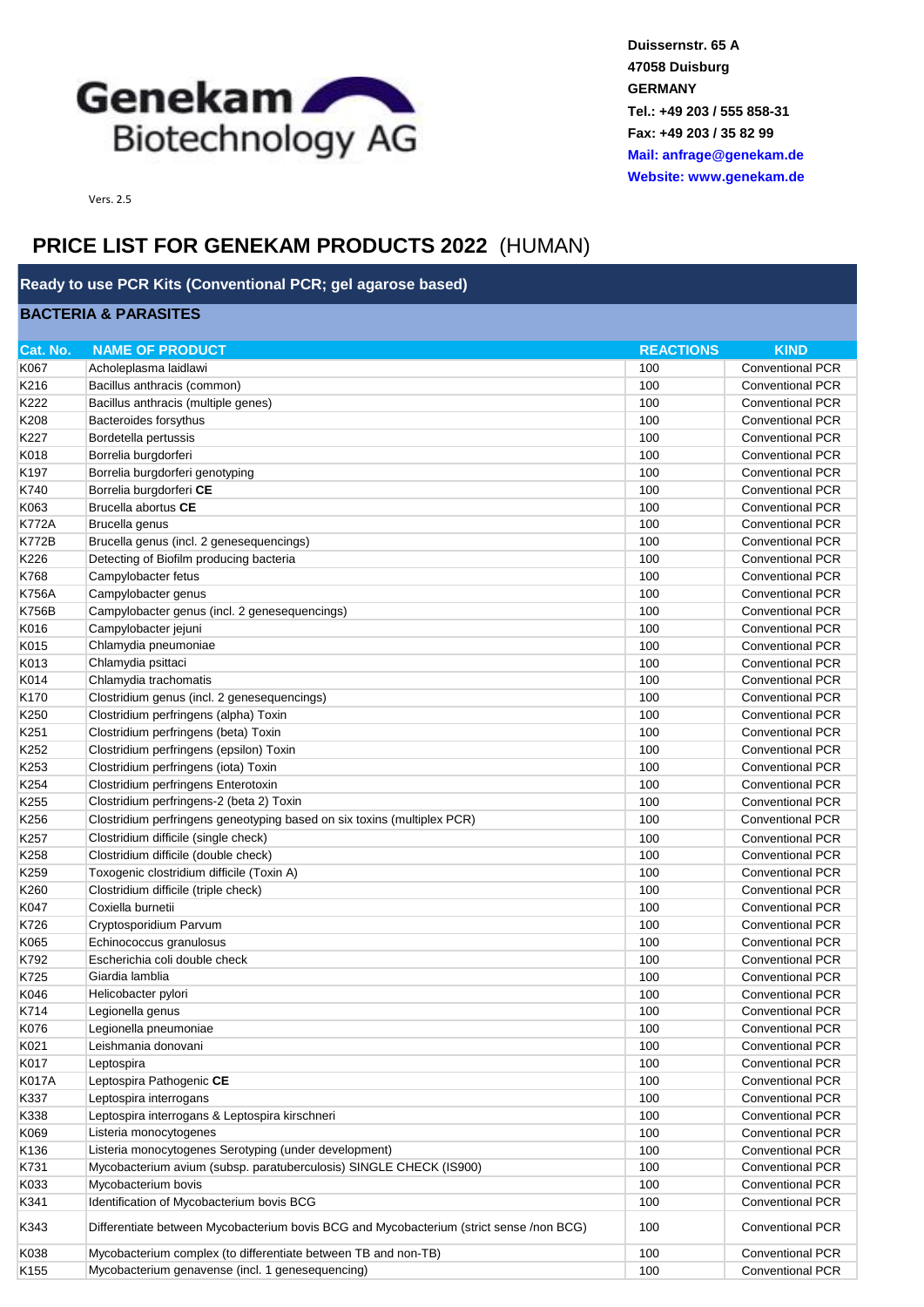| K718             | Mycobacterium genus                                                                                                  | 100              | <b>Conventional PCR</b> |
|------------------|----------------------------------------------------------------------------------------------------------------------|------------------|-------------------------|
| K353             | Mycobacterium intracellulare                                                                                         | 100              | <b>Conventional PCR</b> |
| K716             | Mycobacterium leprae (DOUBLE CHECK)                                                                                  | 100              | <b>Conventional PCR</b> |
| K717             | Mycobacterium leprae (one step)                                                                                      | 100              | <b>Conventional PCR</b> |
| K071             | Mycobacterium tuberculosis                                                                                           | 100              | <b>Conventional PCR</b> |
| K342             | Identifications of members of Mycobacterium tuberculosis complex (genotyping)                                        | 20               | <b>Conventional PCR</b> |
| K352             | Mycobacterium tuberculosis genotype beijing                                                                          | 100              | <b>Conventional PCR</b> |
| <b>K228A</b>     | Mycobacterium ulcerans (Burili) - single check                                                                       | 100              | <b>Conventional PCR</b> |
| <b>K228B</b>     | Mycobacterium ulcerans (Burili) - double check                                                                       | 100              | <b>Conventional PCR</b> |
| K012             | Mycoplasma genitalium CE                                                                                             | 100              | <b>Conventional PCR</b> |
| K001             | Mycoplasma genus in cell culture                                                                                     | 100              | <b>Conventional PCR</b> |
| K040             | Mycoplasma hominis                                                                                                   | 100              | <b>Conventional PCR</b> |
| K011             | Mycoplasma pneumoniae CE                                                                                             | 100              | <b>Conventional PCR</b> |
| K406             | Neisseria gonorrhoeae                                                                                                | 100              | <b>Conventional PCR</b> |
| K116             | Neospira caninum                                                                                                     | 100              | <b>Conventional PCR</b> |
| K751             | Pasteurella multocida                                                                                                | 100              | <b>Conventional PCR</b> |
| K713             | Rickettsia rickettsii                                                                                                | 100              | <b>Conventional PCR</b> |
| <b>K732A</b>     | Salmonella sp. 100                                                                                                   | 100              | <b>Conventional PCR</b> |
| <b>K732B</b>     | Salmonella sp. 1000                                                                                                  | 1000             | <b>Conventional PCR</b> |
| K154             | Salmonella enteritidis                                                                                               | 100              | <b>Conventional PCR</b> |
| K <sub>157</sub> | Salmonella typhimurium                                                                                               | 100              | <b>Conventional PCR</b> |
| K741             | Shigella (Shigellas dysenteriae)                                                                                     | 100              | <b>Conventional PCR</b> |
| K791             | Staphylococcus aureus                                                                                                | 100              | <b>Conventional PCR</b> |
| K790             | Staphylococcus genus                                                                                                 | 100              | <b>Conventional PCR</b> |
| K176             | Streptococcus genus                                                                                                  | 100              | <b>Conventional PCR</b> |
| K <sub>178</sub> | Streptococcus agalactiae (Group B Streptococcus)                                                                     | 100              | <b>Conventional PCR</b> |
| K023             | Toxoplasma gondii                                                                                                    | 100              | <b>Conventional PCR</b> |
| K098             | Treponema pallidum                                                                                                   | 100              | <b>Conventional PCR</b> |
| K068             | Ureaplasma urealyticum ready to use PCR kitCE                                                                        | 100              | <b>Conventional PCR</b> |
| K708             | Yersinia enterocolitica                                                                                              | 100              | <b>Conventional PCR</b> |
| K243             | Enterobacter sakazakii                                                                                               | 100              | <b>Conventional PCR</b> |
| K <sub>245</sub> | E. coli strain of recent outbreak (O104:H4)                                                                          | 100              | <b>Conventional PCR</b> |
| K246             | Unknown bacteria in samples (including 3 genesequencing)                                                             | 100              | <b>Conventional PCR</b> |
| K247             | Multilocus sequence typing of Borrelia burgdorferi                                                                   | 20               | <b>Conventional PCR</b> |
| K248             | Genotyping of neisseria meningitidis                                                                                 | 100              | <b>Conventional PCR</b> |
| K291             | Bartonella genus                                                                                                     | 100              | <b>Conventional PCR</b> |
| <b>FUNGI</b>     |                                                                                                                      |                  |                         |
|                  |                                                                                                                      |                  |                         |
| Cat. No.         | <b>NAME OF PRODUCT</b>                                                                                               | <b>REACTIONS</b> | <b>KIND</b>             |
| K072             | Aspergillus fumigatus                                                                                                | 100              | <b>Conventional PCR</b> |
| K043             | Candida albicans                                                                                                     | 100              | <b>Conventional PCR</b> |
| K <sub>108</sub> | Candida albicans + Aspergillus fumigatus                                                                             | 100              | <b>Conventional PCR</b> |
| K106             | Candida albicans + Aspergillus fumigatus + Fusarium                                                                  | 100              | Conventional PCR        |
| K107             | Fusarium                                                                                                             | 100              | Conventional PCR        |
| K727             | Pneumocystis carinii                                                                                                 | 100              | Conventional PCR        |
| K268             | Multiplex PCR for detection of different Candida strains: C. albicans, C. glabrata, C. tropicalis, C.<br>dubliniesis | 100              | Conventional PCR        |
| K269             | Candida tropicalis                                                                                                   | 100              | <b>Conventional PCR</b> |
| K270             | Candida glabrata                                                                                                     | 100              | Conventional PCR        |
| K271             | Candida dubliniesis                                                                                                  | 100              | Conventional PCR        |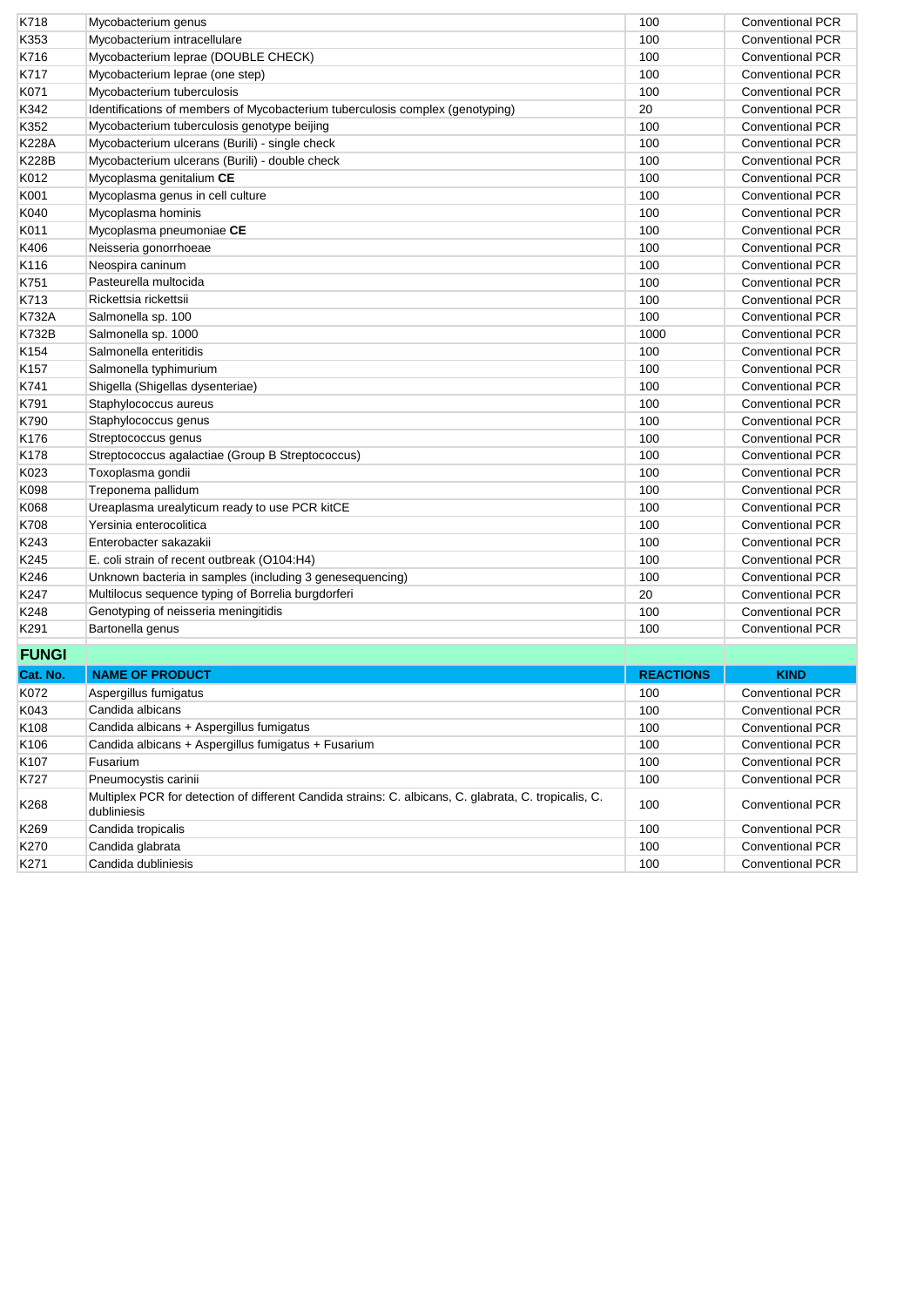| <b>DNA - VIRUSES</b>                 |                                                                                                                                                                          |                         |                                                    |
|--------------------------------------|--------------------------------------------------------------------------------------------------------------------------------------------------------------------------|-------------------------|----------------------------------------------------|
| Cat. No.                             | <b>NAME OF PRODUCT</b>                                                                                                                                                   | <b>REACTIONS</b>        | <b>KIND</b>                                        |
| K <sub>103</sub>                     | Cytomegalo virus (CMV)                                                                                                                                                   | 100                     | <b>Conventional PCR</b>                            |
| K742                                 | <b>Epstein-Barr Virus</b>                                                                                                                                                | 100                     | <b>Conventional PCR</b>                            |
| K094                                 | HBV with Genotyping A, B, C, D, E, F, G                                                                                                                                  | 100                     | <b>Conventional PCR</b>                            |
| K095                                 | <b>HBV without Genotyping</b>                                                                                                                                            | 100                     | <b>Conventional PCR</b>                            |
| K706                                 | Human Adeno Virus                                                                                                                                                        | 100                     | <b>Conventional PCR</b>                            |
| K091B<br>K754                        | Human Herpes virus (1-5)<br>Human Herpes virus (1-8), 100                                                                                                                | 100<br>100              | <b>Conventional PCR</b><br><b>Conventional PCR</b> |
| K302                                 | Human Papilloma Virus Genotyping                                                                                                                                         | 100                     | <b>Conventional PCR</b>                            |
| K795                                 | Human Papilloma Virus (HPV Common / double check)                                                                                                                        | 100                     | <b>Conventional PCR</b>                            |
| K796                                 | Human Papilloma Virus (HPV-2)                                                                                                                                            | 100                     | <b>Conventional PCR</b>                            |
| K797                                 | Human Papilloma Virus (HPV-4)                                                                                                                                            | 100                     | <b>Conventional PCR</b>                            |
| K <sub>175</sub>                     | Human Papilloma Virus (HPV-6) low risk profile                                                                                                                           | 100                     | <b>Conventional PCR</b>                            |
| K204                                 | Human Papilloma Virus (HPV-6/11) low risk profile                                                                                                                        | 100                     | <b>Conventional PCR</b>                            |
| K798                                 | Human Papilloma Virus (HPV-7)                                                                                                                                            | 100                     | <b>Conventional PCR</b>                            |
| K202                                 | Human Papilloma Virus (HPV-11) low risk profile                                                                                                                          | 100                     | <b>Conventional PCR</b>                            |
| K799                                 | Human Papilloma Virus (HPV-16) (High risk profile)                                                                                                                       | 100                     | <b>Conventional PCR</b>                            |
| K707                                 | Human Papilloma Virus (HPV-16 / 18) (High risk profile)                                                                                                                  | 100<br>100              | <b>Conventional PCR</b><br><b>Conventional PCR</b> |
| K800<br>K801                         | Human Papilloma Virus (HPV-18)<br>Human Papilloma Virus (HPV-31) (High risk profile)                                                                                     | 100                     | <b>Conventional PCR</b>                            |
| K802                                 | Human Papilloma Virus (HPV-33) (High risk profile)                                                                                                                       | 100                     | <b>Conventional PCR</b>                            |
| K <sub>152</sub>                     | Human Papilloma Virus (HPV-35) (High risk profile)                                                                                                                       | 100                     | <b>Conventional PCR</b>                            |
| K <sub>160</sub>                     | Human Papilloma Virus HPV-39 (High risk profile)                                                                                                                         | 100                     | <b>Conventional PCR</b>                            |
| K <sub>153</sub>                     | Human Papilloma Virus HPV-42 (Low risk profile)                                                                                                                          | 100                     | <b>Conventional PCR</b>                            |
| K209                                 | Human Papilloma Virus HPV-43 (Low risk profile)                                                                                                                          | 100                     | <b>Conventional PCR</b>                            |
| K207                                 | Human Papilloma Virus HPV-44 (Low risk profile)                                                                                                                          | 100                     | <b>Conventional PCR</b>                            |
| K <sub>161</sub>                     | Human Papilloma Virus HPV-45 (High risk profile)                                                                                                                         | 100                     | <b>Conventional PCR</b>                            |
| K <sub>162</sub>                     | Human Papilloma Virus HPV-51 (High risk profile)                                                                                                                         | 100                     | <b>Conventional PCR</b>                            |
| K <sub>163</sub>                     | Human Papilloma Virus HPV-56 (High risk profile)                                                                                                                         | 100                     | <b>Conventional PCR</b>                            |
| K <sub>164</sub><br>K <sub>165</sub> | Human Papilloma Virus HPV-58 (High risk profile)<br>Human Papilloma Virus HPV-59 (High risk profile)                                                                     | 100<br>100              | <b>Conventional PCR</b><br><b>Conventional PCR</b> |
| K <sub>166</sub>                     | Human Papilloma Virus HPV-66 (High risk profile)                                                                                                                         | 100                     | <b>Conventional PCR</b>                            |
| K167                                 | Human Papilloma Virus HPV-68 (High risk profile)                                                                                                                         | 100                     | Conventional PCR                                   |
| K749                                 | Human Polyoma Virus, 100                                                                                                                                                 | 100                     | Conventional PCR                                   |
| K266                                 | Herpes Virus (Common) (It can detect different kinds of herpes viruses of animal as well as human origin, it can<br>be used to detect unknown strains of herpes viruses) | 100                     | <b>Conventional PCR</b>                            |
|                                      | <b>BLOOD PARASITES</b>                                                                                                                                                   |                         |                                                    |
| Cat. No.                             | <b>NAME OF PRODUCT</b>                                                                                                                                                   | <b>REACTIONS</b><br>100 | <b>KIND</b>                                        |
| K097<br>K793                         | Anaplasma phagocytophilum<br>Babesia genus                                                                                                                               | 100                     | <b>Conventional PCR</b><br><b>Conventional PCR</b> |
| K201                                 | Plasmodium falciparum CE                                                                                                                                                 | 100                     | <b>Conventional PCR</b>                            |
| K404                                 | Plasmodium vivaxCE                                                                                                                                                       | 100                     | <b>Conventional PCR</b>                            |
|                                      | <b>SPECIES - SPECIFIC TESTS</b>                                                                                                                                          |                         |                                                    |
| Cat. No.                             | <b>NAME OF PRODUCT</b>                                                                                                                                                   | <b>REACTIONS</b>        | <b>KIND</b>                                        |
| K019                                 | Prothrombin + Factor V Multiplex CE                                                                                                                                      | 100                     | <b>Conventional PCR</b>                            |
| K025                                 | Identification of species-specific DNA (human) CE                                                                                                                        | 100                     | <b>Conventional PCR</b>                            |
| K368                                 | Mammal-DNA specific PCR kit                                                                                                                                              | 100                     | <b>Conventional PCR</b>                            |
|                                      |                                                                                                                                                                          |                         |                                                    |
|                                      | <b>TUMOR - MARKERS</b>                                                                                                                                                   |                         |                                                    |
| Cat. No.                             | <b>NAME OF PRODUCT</b>                                                                                                                                                   | <b>REACTIONS</b>        | <b>KIND</b>                                        |
| K051                                 | Human Carcino embryonic antigene (CEA)                                                                                                                                   | 100                     | <b>Conventional PCR</b>                            |
| K050<br>K763                         | Human Cytokeratin 19 (K19)<br>Human Cytokeratin 20 (K20)                                                                                                                 | 100<br>100              | <b>Conventional PCR</b><br><b>Conventional PCR</b> |
| K761A                                | human ß-Actin (internal control)                                                                                                                                         | 100                     | <b>Conventional PCR</b>                            |
| K761B                                | human ß-Actin (internal control): to be bought with any other tumor-marker kit.                                                                                          | 100                     | <b>Conventional PCR</b>                            |
| K776                                 | Mammaglobin                                                                                                                                                              | 100                     | <b>Conventional PCR</b>                            |
| K056                                 | Mammaglobin 1 (human)                                                                                                                                                    | 100                     | <b>Conventional PCR</b>                            |
| K058                                 | Mammaglobin 1&2 (human)                                                                                                                                                  | 100                     | <b>Conventional PCR</b>                            |
| K057                                 | Mammaglobin 2 (human)                                                                                                                                                    | 100                     | <b>Conventional PCR</b>                            |
| K052                                 | MART-1/MELAN-A (human)                                                                                                                                                   | 100                     | <b>Conventional PCR</b>                            |
| K054                                 | MASPIN (human)                                                                                                                                                           | 100                     | <b>Conventional PCR</b>                            |
| K053                                 | MUC-1 (human)                                                                                                                                                            | 100                     | <b>Conventional PCR</b>                            |
| K055                                 | P53 (human) under development                                                                                                                                            | 100                     | <b>Conventional PCR</b>                            |
| K774                                 | Parathyroid hormone                                                                                                                                                      | 100                     | <b>Conventional PCR</b>                            |
| K775                                 | HER2                                                                                                                                                                     | 100<br>100              | <b>Conventional PCR</b>                            |
| K418<br>K858                         | PCR kit for Melanoma Biomarker (Tyrosinase)<br>Human EpCAM                                                                                                               | 100                     | <b>Conventional PCR</b><br><b>Conventional PCR</b> |
| K859                                 | Human IL-8                                                                                                                                                               | 100                     | <b>Conventional PCR</b>                            |
| K860                                 | Human CK19 (Cytokeratin 19)                                                                                                                                              | 100                     | <b>Conventional PCR</b>                            |
| K861                                 | Human ALDH (Aldehyde Dehydrogenase)                                                                                                                                      | 100                     | <b>Conventional PCR</b>                            |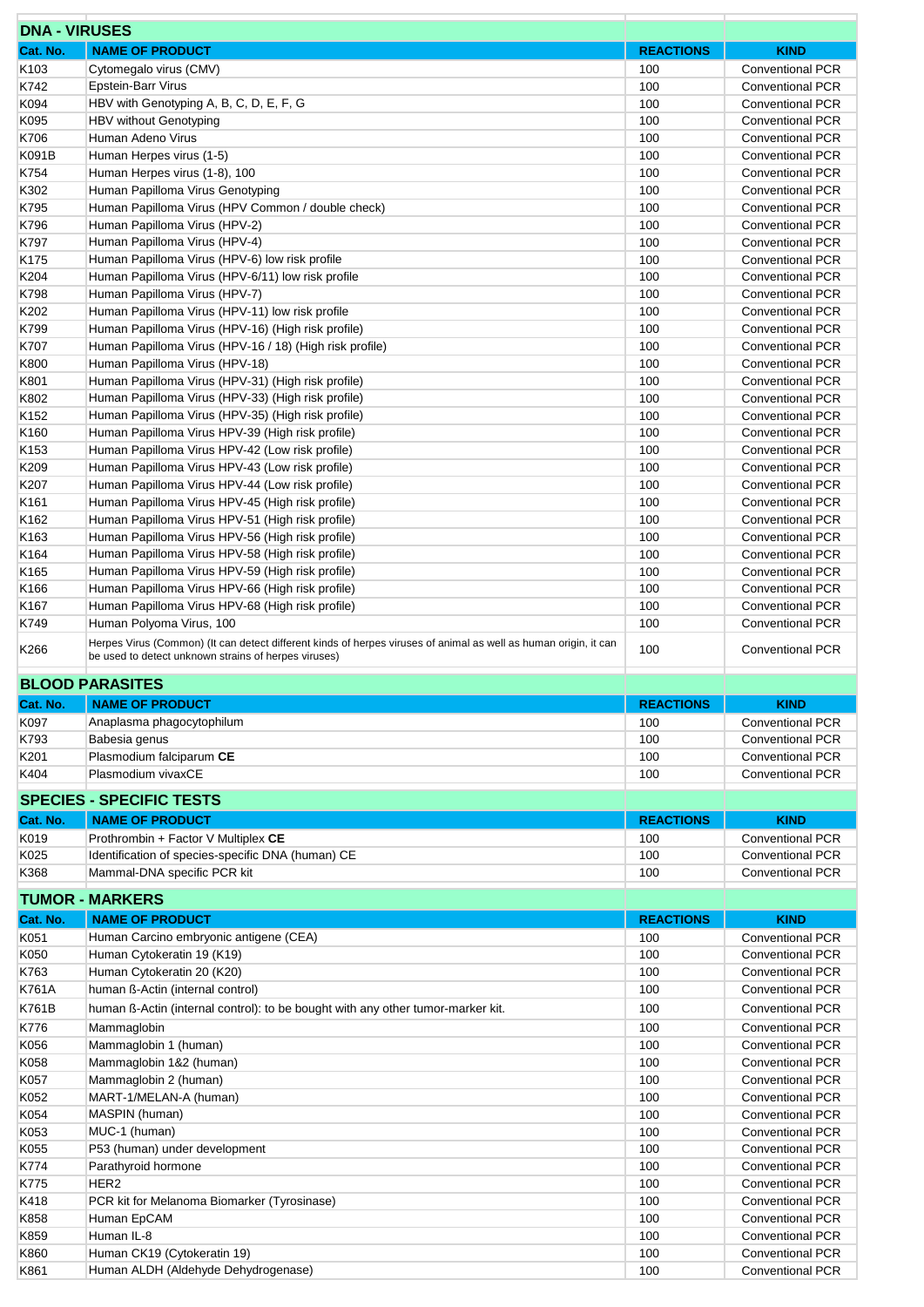| K862                 | Human CD44                                                                                                                                                                                         | 100              | <b>Conventional PCR</b> |
|----------------------|----------------------------------------------------------------------------------------------------------------------------------------------------------------------------------------------------|------------------|-------------------------|
| K863                 | Human CD133                                                                                                                                                                                        | 100              | <b>Conventional PCR</b> |
|                      |                                                                                                                                                                                                    |                  |                         |
| K864                 | Human Vimentin                                                                                                                                                                                     | 100              | <b>Conventional PCR</b> |
| K865                 | Human HER2                                                                                                                                                                                         | 100              | <b>Conventional PCR</b> |
| K866                 | Human CD31                                                                                                                                                                                         | 100              | <b>Conventional PCR</b> |
|                      |                                                                                                                                                                                                    |                  |                         |
|                      | HOUSE KEEPINGGENES, CYTOKINES AND OTHER MARKERS (HUMAN)                                                                                                                                            |                  |                         |
|                      |                                                                                                                                                                                                    |                  |                         |
| Cat. No.             | <b>NAME OF PRODUCT</b>                                                                                                                                                                             | <b>REACTIONS</b> | <b>KIND</b>             |
| K761A                | human ß-Actin (internal control)                                                                                                                                                                   | 100              | <b>Conventional PCR</b> |
| K084                 | IL-1 Human                                                                                                                                                                                         | 100              | <b>Conventional PCR</b> |
|                      |                                                                                                                                                                                                    |                  |                         |
| K085                 | IL-2 Human                                                                                                                                                                                         | 100              | <b>Conventional PCR</b> |
| K086                 | IL-3 Human                                                                                                                                                                                         | 100              | <b>Conventional PCR</b> |
| K087                 | IL-4 Human                                                                                                                                                                                         | 100              | <b>Conventional PCR</b> |
| K088                 | IL-5 Human                                                                                                                                                                                         | 100              | <b>Conventional PCR</b> |
|                      | IL-6 Human                                                                                                                                                                                         | 100              | <b>Conventional PCR</b> |
| K089                 |                                                                                                                                                                                                    |                  |                         |
| K <sub>158</sub>     | Human Interleukin IL-8                                                                                                                                                                             | 100              | <b>Conventional PCR</b> |
| K090                 | <b>IFN Human</b>                                                                                                                                                                                   | 100              | <b>Conventional PCR</b> |
| K099                 | <b>TNF Human</b>                                                                                                                                                                                   | 100              | <b>Conventional PCR</b> |
| K <sub>126</sub>     |                                                                                                                                                                                                    | 100              | <b>Conventional PCR</b> |
|                      | Ready to use PCR kit for 3 cytokine targets like IFN, IL-2 and TNF                                                                                                                                 |                  |                         |
| <b>RNA - VIRUSES</b> |                                                                                                                                                                                                    |                  |                         |
|                      |                                                                                                                                                                                                    |                  |                         |
| Cat. No.             | <b>NAME OF PRODUCT</b>                                                                                                                                                                             | <b>REACTIONS</b> | <b>KIND</b>             |
| <b>K333A</b>         | Fluhunter: Avian Influenza H5 (one step)                                                                                                                                                           | 100              | <b>Conventional PCR</b> |
| <b>K332A</b>         | Fluhunter: Avian Influenza H7 (one step)                                                                                                                                                           | 100              | <b>Conventional PCR</b> |
| K331A                | Fluhunter: Avian Influenza virus H9 (one step)                                                                                                                                                     | 100              | <b>Conventional PCR</b> |
|                      |                                                                                                                                                                                                    |                  |                         |
| <b>K177A</b>         | Fluhunter: Avian Influenza virus H5, H7                                                                                                                                                            | 100              | <b>Conventional PCR</b> |
| <b>K127A</b>         | Fluhunter: Avian Influenza virus H5, N1, H7 and H9                                                                                                                                                 | 100              | <b>Conventional PCR</b> |
| <b>K127B</b>         | Fluhunter: Avian Influenza virus H5, H7, H9 incl. 15 genesequencings                                                                                                                               | 100              | <b>Conventional PCR</b> |
| K122D                |                                                                                                                                                                                                    |                  |                         |
|                      | Fluhunter: Influenza virus H3N2                                                                                                                                                                    | 100              | <b>Conventional PCR</b> |
| K413                 | Fluhunter: Influenza virus N1                                                                                                                                                                      | 100              | <b>Conventional PCR</b> |
| K769                 | Fluhunter: Avian Influenza virus H9 incl. 2 genesequencings                                                                                                                                        | 100              | <b>Conventional PCR</b> |
| K122A                | Fluhunter: Avian Influenza virus H9, H5, N1                                                                                                                                                        | 100              | <b>Conventional PCR</b> |
|                      |                                                                                                                                                                                                    |                  |                         |
| K122B                | Fluhunter: Avian Influenza virus H9, H5, N1 incl. 2 sequencings                                                                                                                                    | 100              | <b>Conventional PCR</b> |
| K122C                | Fluhunter: Avian Influenza virus H9, H5, N1 incl. 15 genesequencings                                                                                                                               | 100              | <b>Conventional PCR</b> |
|                      | Fluhunter: Ready to use avian influenza virus H5N1 : human only incl. 2 free sequencings DUPLEX                                                                                                    |                  |                         |
| K123B                | PCR DOUBLE CHECK                                                                                                                                                                                   | 100              | <b>Conventional PCR</b> |
|                      |                                                                                                                                                                                                    |                  |                         |
| K224                 | Chikungunya Virus                                                                                                                                                                                  | 100              | <b>Conventional PCR</b> |
| K061                 | Coxsackie virus (Enterovirus Kit K748A) (incl. 5 genesequencings)                                                                                                                                  | 100              | <b>Conventional PCR</b> |
| K101A                | Dengue Fever                                                                                                                                                                                       | 100              | <b>Conventional PCR</b> |
| K101B                | Dengue Fever (1-4)                                                                                                                                                                                 | 100              | <b>Conventional PCR</b> |
|                      |                                                                                                                                                                                                    |                  |                         |
| K101C                | Dengue Fever (1-4) (incl. 15 genesequencings)                                                                                                                                                      | 100              | <b>Conventional PCR</b> |
| K347                 | Fluhunter: Detection of 15 H Subtypes of avian influenza viruses H1, H2, H3, H4, H5, H6, H7, H8,<br>H9, H10, H11, H12, H13, H14, H15                                                               | 100              | <b>Conventional PCR</b> |
| K348                 | Fluhunter: Detection of 9 N subtypes of avian influenza virus N1 to N9                                                                                                                             | 100              | <b>Conventional PCR</b> |
|                      | Enterovirus                                                                                                                                                                                        |                  | <b>Conventional PCR</b> |
| K748A                |                                                                                                                                                                                                    | 100              |                         |
| <b>K748B</b>         | Enterovirus (incl. 15 genesequencings)                                                                                                                                                             | 100              | <b>Conventional PCR</b> |
| K225                 | Hanta virus                                                                                                                                                                                        | 100              | <b>Conventional PCR</b> |
| K037                 | Hepatitis-C-Virus HCV Single check + nested                                                                                                                                                        | 100              | <b>Conventional PCR</b> |
| <b>K747A</b>         | Hepatitis-C-Virus HCV Double check                                                                                                                                                                 | 100              | <b>Conventional PCR</b> |
|                      |                                                                                                                                                                                                    |                  |                         |
| K757                 | Hepatitis-C-Virus HCV Genotyping                                                                                                                                                                   | 100              | <b>Conventional PCR</b> |
| K357                 | $HIV-1$                                                                                                                                                                                            | 100              | <b>Conventional PCR</b> |
| K133                 | Human Picornavirus                                                                                                                                                                                 | 100              | <b>Conventional PCR</b> |
| K710                 | Human respiratory syncytial virus RSV - A & B                                                                                                                                                      | 100              | <b>Conventional PCR</b> |
|                      |                                                                                                                                                                                                    |                  |                         |
| K712                 | Fluhunter: Influenza Virus H1N1 : to differentiate between seasonal H1N1and recently outbreak<br>human H1N1 of swine origin                                                                        | 100              | <b>Conventional PCR</b> |
| K736                 | H1N1 of swine origin of recent outbreak (single check) This kit is in position to detect the H1N1 of swine<br>origin of recent outbreak in samples. One can see clear beautiful bands in the gel   | 100              | <b>Conventional PCR</b> |
| K794                 | H1N1 of human origin (single check) This assay can detect H1N1 of human origin (also known as<br>seasonal H1N1 or novel H1N1 of human origin) in the cell cultures, nasal or other samples. Thi    | 100              | <b>Conventional PCR</b> |
| K745                 | Fluhunter 3X: Ready to use PCR kit to detect and genotype three different kinds of H1N1 of swine<br>origin, seasonal H1N1 or Novel virus of human origin and H1N1 virus of swine origin). This kit | 100              | <b>Conventional PCR</b> |
| K414                 | H1N1 of swine origin of recent outbreak (double check) This assay may be of help to type of the<br>virus in the remote laboratories as this checks the virus twice in the samples. A remote labor  | 100              | <b>Conventional PCR</b> |
| K415                 | H1N1 of swine origin of recent outbreak (triple check) This assay can be of help to type of the virus<br>3 times from 3 different parts at district level or town laboratories and give reliable   | 100              | <b>Conventional PCR</b> |
| K416                 | H1N1 of human origin and reconfirming the N1 part of H1: This assay can be used to detect the<br>H1N1 strain of recent outbreak swine flu virus and reconfirming the N1 part of this virus. This   | 100              | <b>Conventional PCR</b> |
| K400                 | Fluhunter: Influenza B virus                                                                                                                                                                       | 100              | <b>Conventional PCR</b> |
|                      |                                                                                                                                                                                                    |                  |                         |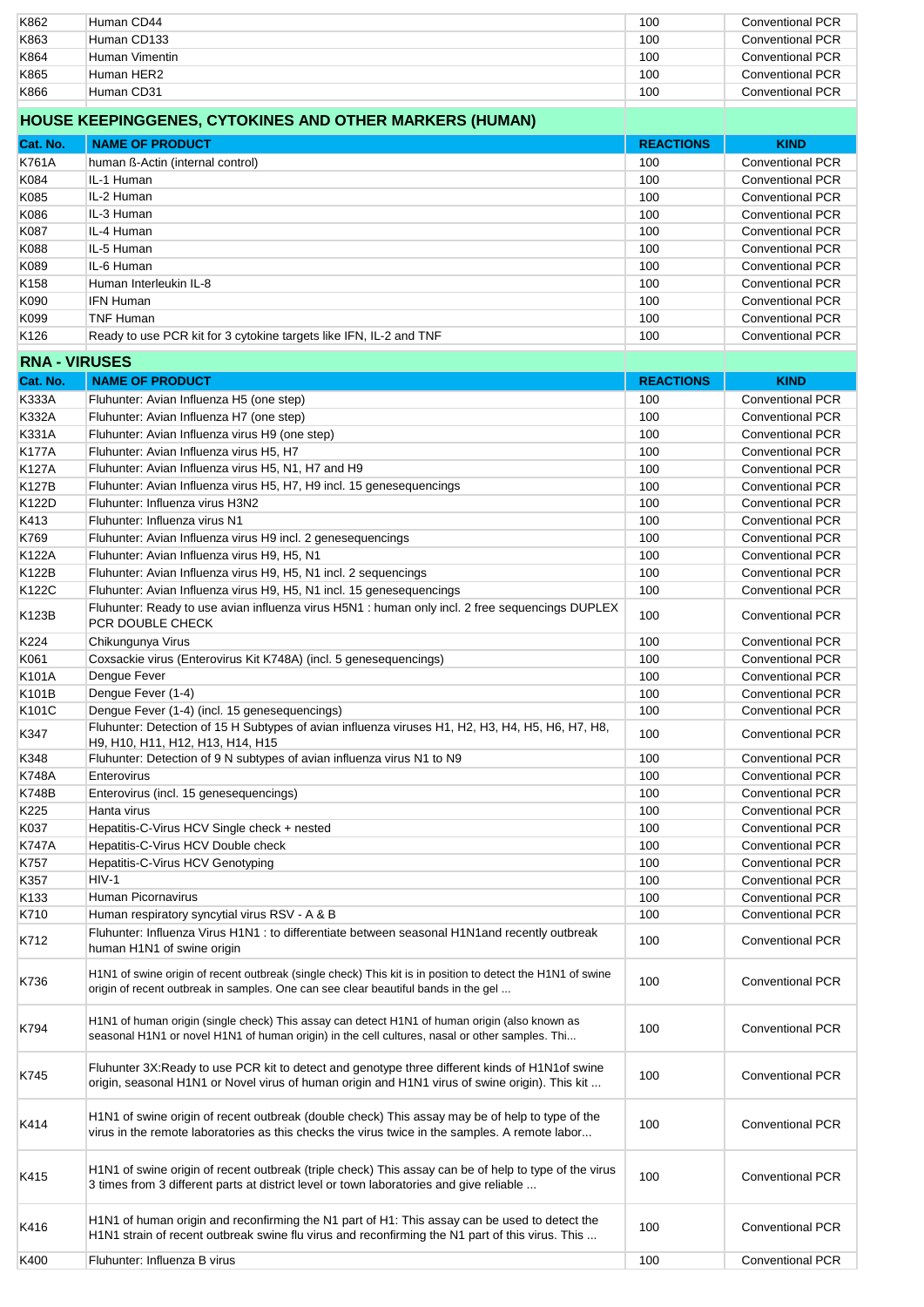| K335             | Fluhunter: Influenza H1N1 drug resistance test (Neuraminidase inhibitor / Oseltamivir)                                                                                                            | 100              | <b>Conventional PCR</b> |
|------------------|---------------------------------------------------------------------------------------------------------------------------------------------------------------------------------------------------|------------------|-------------------------|
| K303             | Fluhunter: Influenza H7                                                                                                                                                                           | 100              | <b>Conventional PCR</b> |
| K102             | Japanese Encephalitis Virus JEV                                                                                                                                                                   | 100              | <b>Conventional PCR</b> |
| K804             | Measles virus MV                                                                                                                                                                                  | 100              | <b>Conventional PCR</b> |
| K230             | Fluhunter: Genotyping of Influenza Viruses H3, H4, H8, H9, H12, H14                                                                                                                               | 100              | <b>Conventional PCR</b> |
| K231             | Fluhunter: Genotyping of Influenza Viruses H1, H2, H5, H6, H12                                                                                                                                    | 100              | <b>Conventional PCR</b> |
| K232             | Fluhunter: Genotyping of Influenza Viruses H7, H10, H15                                                                                                                                           | 100              | <b>Conventional PCR</b> |
| K233             | Fluhunter: Genotyping of Influenza Viruses H9, H11, H13, H16                                                                                                                                      | 100              | <b>Conventional PCR</b> |
| K234             | Fluhunter: Genotyping of all Influenza Viruses H1, H2, H3, H4, H5, H6, H7, H8, H9, H10, H11, H12,<br>H <sub>13</sub> , H <sub>14</sub> , H <sub>15</sub> , H <sub>16</sub>                        | 100              | <b>Conventional PCR</b> |
| K755             | Mumps                                                                                                                                                                                             | 100              | <b>Conventional PCR</b> |
| K062             | Parainfluenza virus 1,2,3                                                                                                                                                                         | 100              | <b>Conventional PCR</b> |
| K039             | Polio Virus (human)                                                                                                                                                                               | 100              | <b>Conventional PCR</b> |
| K042             | PRRSV (porcine reproductive and respiratory syndrome virus)                                                                                                                                       | 100              | <b>Conventional PCR</b> |
| K060             | Rotavirus                                                                                                                                                                                         | 100              | <b>Conventional PCR</b> |
| K838             | Rubella Virus (human)                                                                                                                                                                             | 100              | <b>Conventional PCR</b> |
| K249             | Sandfly fever sicilian virus                                                                                                                                                                      | 100              | <b>Conventional PCR</b> |
| K034             | Tick-borne encephalitis TBE (human)                                                                                                                                                               | 100              | <b>Conventional PCR</b> |
| K336             | Universal Fluhunter 2: Universal PCR kit for Hemagglutinin gene (HA-gene) decoding and detection<br>of influenza viruses + 10 genesequencings                                                     | 100              | <b>Conventional PCR</b> |
| K412             | Yellow fever YF                                                                                                                                                                                   | 100              | <b>Conventional PCR</b> |
| K267             | Arthropod-Borne Universal Flavivirus kit (It detects Dengue virus, West nile virus, JEV, TEBV,<br>Yellow fever, St. Luis Encephalitis Virus and other flaviviruses of athropod like Mosquitoes an | 100              | <b>Conventional PCR</b> |
| K313             | Fluhunter: Ready to use PCR kit for H3N2 (lowa strain)                                                                                                                                            | 100              | <b>Conventional PCR</b> |
| K360             | Fluhunter Middle East SARS virus (Single Check): Ready to use PCR Kit to detect the middle east<br><b>SARS</b> virus                                                                              | 100              | <b>Conventional PCR</b> |
| K361             | Fluhunter Middle East SARS virus (Double Check): Ready to use PCR Kit to detect the middle east<br><b>SARS</b> virus                                                                              | 100              | <b>Conventional PCR</b> |
| K315             | Ebola Virus Reston Strain                                                                                                                                                                         | 100              | <b>Conventional PCR</b> |
| K314             | Ebola Virus Zaire Strain                                                                                                                                                                          | 100              | <b>Conventional PCR</b> |
| K316             | Ebola Virus Sudan strain                                                                                                                                                                          | 100              | <b>Conventional PCR</b> |
| K850             | Zika virus                                                                                                                                                                                        | 100              | <b>Conventional PCR</b> |
| K <sub>525</sub> | Novel coronavrrus 2020 (Wuhan strain specific)                                                                                                                                                    | 100              | <b>Conventional PCR</b> |
| K526             | <b>Bat coronaviruses</b>                                                                                                                                                                          | 100              | <b>Conventional PCR</b> |
|                  | <b>BIODEFENCE DETECTION PRODUCTS</b>                                                                                                                                                              |                  |                         |
| Cat. No.         | <b>NAME OF PRODUCT</b>                                                                                                                                                                            | <b>REACTIONS</b> | <b>KIND</b>             |
| <b>BIO001</b>    | Francisella tularensis                                                                                                                                                                            | 100              | <b>Conventional PCR</b> |
| <b>BIO002</b>    | Francisella tularensis and Francisella like                                                                                                                                                       | 100              | <b>Conventional PCR</b> |
| <b>BIO003</b>    | Small pox                                                                                                                                                                                         | 100              | <b>Conventional PCR</b> |
| <b>BIO006</b>    | Coxiella burnetii                                                                                                                                                                                 | 100              | <b>Conventional PCR</b> |
| <b>BIO007</b>    | Anthrax                                                                                                                                                                                           | 100              | <b>Conventional PCR</b> |
|                  |                                                                                                                                                                                                   |                  |                         |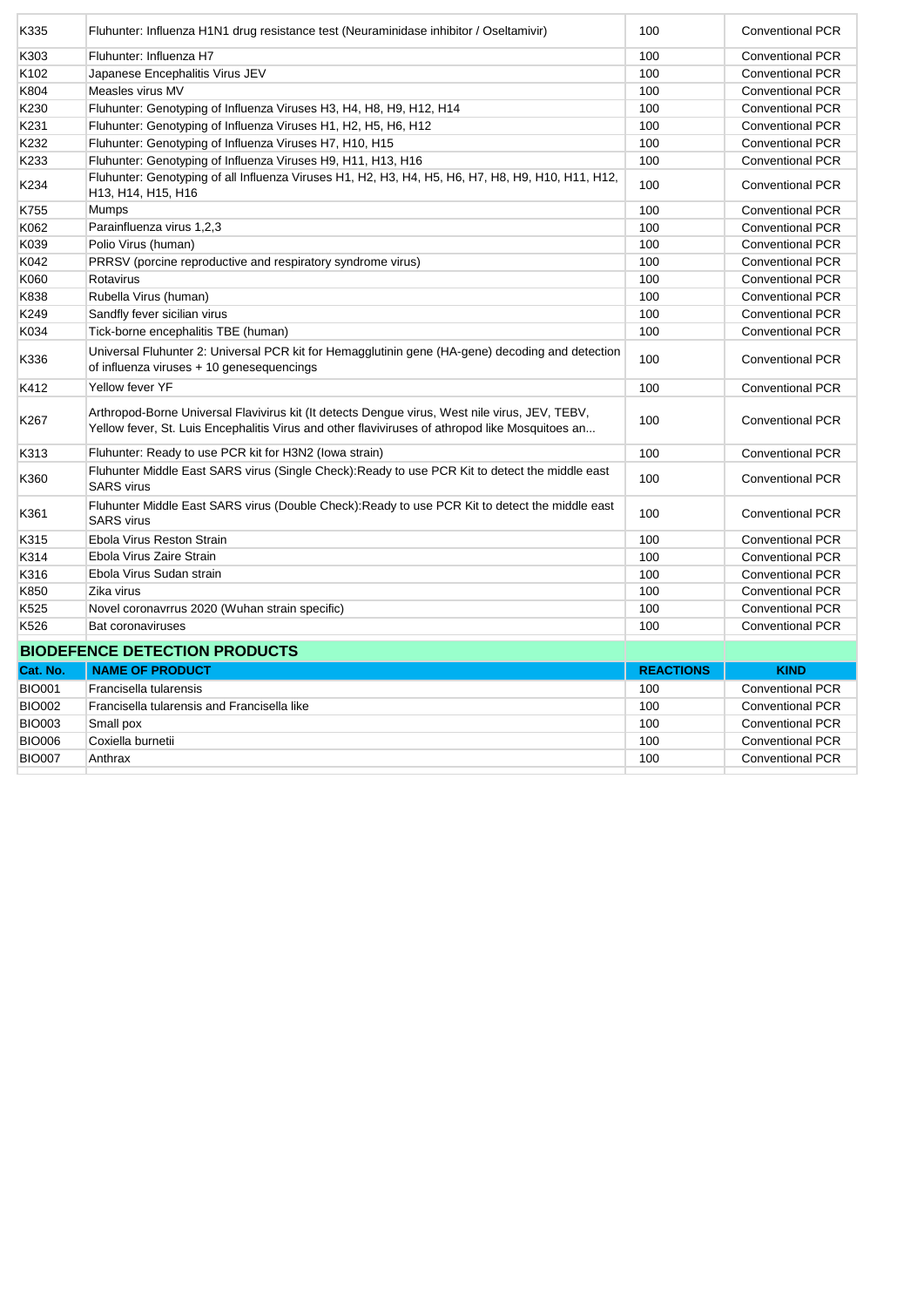| <b>EDUCATION</b>     |                                                                           |                  |                         |
|----------------------|---------------------------------------------------------------------------|------------------|-------------------------|
| Cat. No.             | <b>NAME OF PRODUCT</b>                                                    | <b>REACTIONS</b> | <b>KIND</b>             |
| <b>EDU001</b>        | Training kit for students (how PCR works)                                 | 50               | <b>Conventional PCR</b> |
| <b>EDU002</b>        | To demonstrate how to isolate the DNA from buccal swab                    | 250              | <b>Conventional PCR</b> |
| EDU003               | Training kit for pathogen detection kit - Salmonella in samples           | 50               | <b>Conventional PCR</b> |
| <b>EDU004</b>        | Detection of Human D1S80 Profile                                          | 100              | <b>Conventional PCR</b> |
|                      | <b>DENTAL PATHOGENS</b>                                                   |                  |                         |
| Cat. No.             | <b>NAME OF PRODUCT</b>                                                    | <b>REACTIONS</b> | <b>KIND</b>             |
| K210                 | Actinobacillus actinomycetemcomitans                                      | 100              | <b>Conventional PCR</b> |
| K211                 | Porphyromonas gingivalis                                                  | 100              | <b>Conventional PCR</b> |
| K212                 | Prevotella intermedia                                                     | 100              | <b>Conventional PCR</b> |
| K213                 | Prevotella nigrescens                                                     | 100              | <b>Conventional PCR</b> |
| K214                 | Streptococcus mitis                                                       | 100              | <b>Conventional PCR</b> |
| K219                 | Tannerella forsythia (formerly Bacteroides forsythus)                     | 100              | <b>Conventional PCR</b> |
|                      | <b>MOLECULAR ANTIBIOTIC RESISTANT TEST</b>                                |                  |                         |
| Cat. No.             | <b>NAME OF PRODUCT</b>                                                    | <b>REACTIONS</b> | <b>KIND</b>             |
| <b>K080A</b>         | MRSA Methicillin-resistant Staphylococcus aureus with internal control    | 100              | Conventional PCR        |
| <b>K080B</b>         | MRSA with two internal controls: Staphylococcus and Staphylococcus aureus | 100              | <b>Conventional PCR</b> |
| <b>MULTIPLEX PCR</b> |                                                                           |                  |                         |
| Cat. No.             | <b>NAME OF PRODUCT</b>                                                    | <b>REACTIONS</b> | <b>KIND</b>             |
| K737                 | Chlamydia pneumoniae + Chlamydia trachomatis                              | 100              | <b>Conventional PCR</b> |
| K743                 | Epstein-Barr Virus + Cytomegalovirus                                      | 100              | <b>Conventional PCR</b> |
|                      |                                                                           |                  |                         |
|                      |                                                                           |                  |                         |
|                      | <b>HLA, HPA &amp; BLOOD GROUP DETECTION</b>                               |                  |                         |
| Cat. No.             | <b>NAME OF PRODUCT</b>                                                    | <b>REACTIONS</b> | <b>KIND</b>             |
| K179                 | Human Platelet Antigen (HPA) detection of alleles: 1a, 1b                 | 100              | <b>Conventional PCR</b> |
| K <sub>105</sub>     | Human Platelet Antigen (HPA) detection of alleles: 2a, 2b                 | 100              | <b>Conventional PCR</b> |
| K180                 | Human Platelet Antigen (HPA) detection of alleles: 3a, 3b                 | 100              | <b>Conventional PCR</b> |
| K <sub>181</sub>     | Human Platelet Antigen (HPA) detection of alleles: 4a, 4b                 | 100              | <b>Conventional PCR</b> |
| K182                 | Human Platelet Antigen (HPA) detection of alleles: 5a, 5b                 | 100              | <b>Conventional PCR</b> |
|                      | <b>FOOD ALLERGENS</b>                                                     |                  |                         |
| Cat. No.             | <b>NAME OF PRODUCT</b>                                                    | <b>REACTIONS</b> | <b>KIND</b>             |
| K770                 | Identification of maize DNA                                               | 100              | <b>Conventional PCR</b> |
| K771                 | Identification of Soybean DNA                                             | 100              | <b>Conventional PCR</b> |
| K128                 | Kiwi                                                                      | 100              | <b>Conventional PCR</b> |
| K129                 | Pistachio                                                                 | 100              | <b>Conventional PCR</b> |
| K130                 | Rapeseel                                                                  | 100              | <b>Conventional PCR</b> |
| K294                 | Detection of Apple                                                        | 100              | <b>Conventional PCR</b> |
| K295                 | Detection of Peaches                                                      | 100              | <b>Conventional PCR</b> |
| K296                 | Detection of Pear                                                         | 100              | <b>Conventional PCR</b> |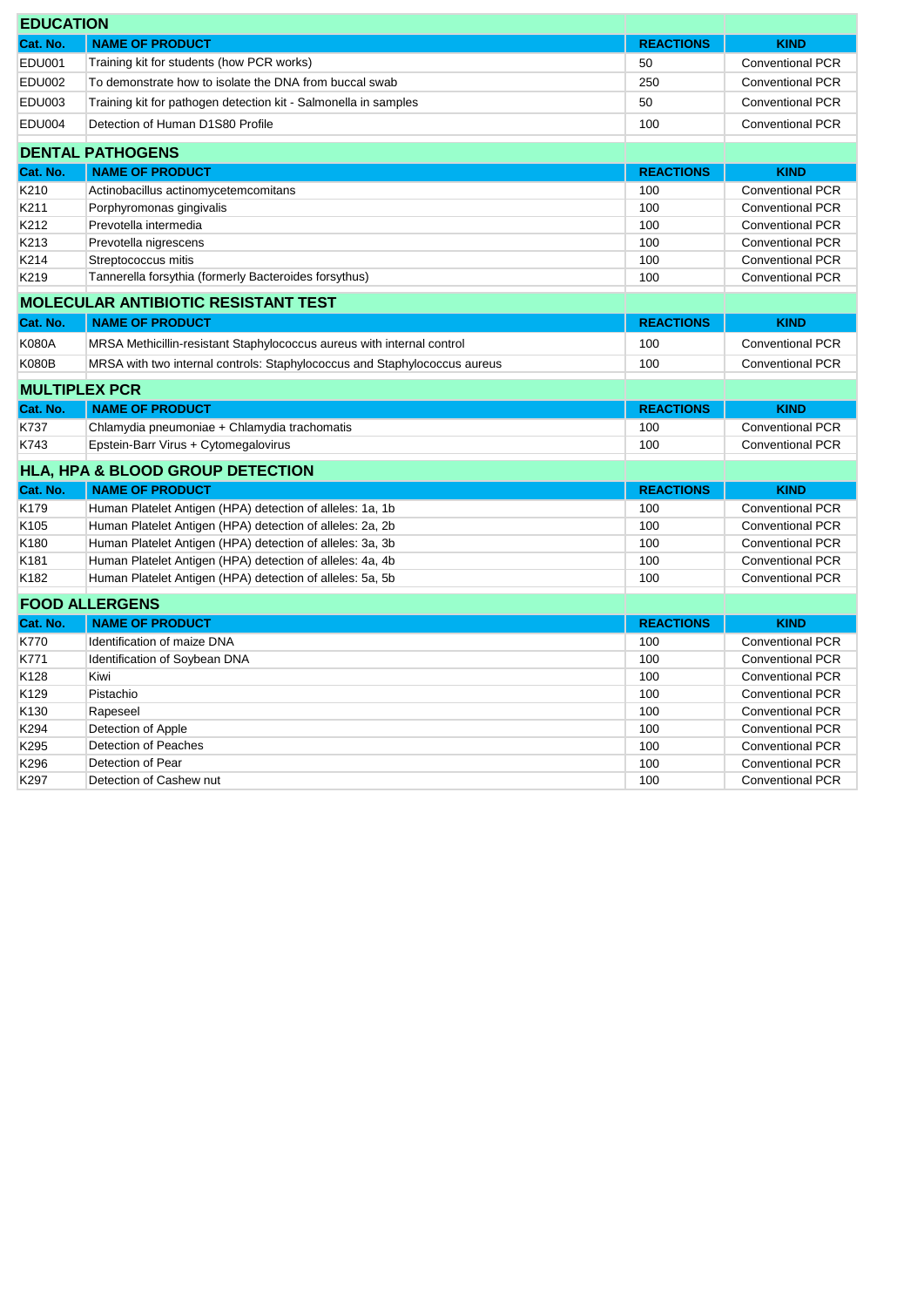|                       | Ready to use PCR Kits (REAL TIME PCR)                                                     |                  |                                              |
|-----------------------|-------------------------------------------------------------------------------------------|------------------|----------------------------------------------|
| Cat. No.              | <b>NAME OF PRODUCT</b>                                                                    | <b>REACTIONS</b> | <b>KIND</b>                                  |
| FR105                 | Actinobacillus actinomycetemcomitans                                                      | 100              | <b>REAL TIME PCR</b>                         |
| FR054<br>FR053        | Anaplasma phagocytophilum                                                                 | 100<br>100       | <b>REAL TIME PCR</b>                         |
| <b>FR056</b>          | Aspergillus fumigatus<br><b>Bacillus anthracis</b>                                        | 100              | <b>REAL TIME PCR</b><br><b>REAL TIME PCR</b> |
| FR302                 | <b>Bacillus cereus</b>                                                                    | 100              | <b>REAL TIME PCR</b>                         |
| FR004                 | Bordetella pertussis CE                                                                   | 100              | <b>REAL TIME PCR</b>                         |
| FR010                 | Borrelia Burgdorferi                                                                      | 100              | <b>REAL TIME PCR</b>                         |
| FR194                 | Brucella abortus                                                                          | 100              | <b>REAL TIME PCR</b>                         |
| <b>FR195</b>          | Brucella abortus + Internal control                                                       | 100              | <b>REAL TIME PCR</b>                         |
| FR081                 | Brucella spp.                                                                             | 100              | <b>REAL TIME PCR</b>                         |
| FR379                 | Bunya virus                                                                               | 100              | <b>REAL TIME PCR</b>                         |
| FR049                 | Campylobacter jejuni                                                                      | 100              | <b>REAL TIME PCR</b>                         |
| FR052                 | Candida albicans                                                                          | 100              | <b>REAL TIME PCR</b>                         |
| FR073                 | Chikunguniya virus                                                                        | 100              | <b>REAL TIME PCR</b>                         |
| FR003                 | Chlamydia pneumoniae                                                                      | 100              | <b>REAL TIME PCR</b>                         |
| FR211                 | Chlamydia pneumoniae + Mycoplasma pneumoniae                                              | 100              | <b>REAL TIME PCR</b>                         |
| FR209                 | Chlamydia psittaci<br>Chlamydia spp.                                                      | 100<br>100       | <b>REAL TIME PCR</b><br><b>REAL TIME PCR</b> |
| <b>FR080</b><br>FR040 | Chlamydia trachomatis                                                                     | 100              | <b>REAL TIME PCR</b>                         |
| FR395                 | Clostridium botulinum neurotoxin gene A                                                   | 100              | <b>REAL TIME PCR</b>                         |
| FR396                 | Clostridium botulinum neurotoxin gene B                                                   | 100              | <b>REAL TIME PCR</b>                         |
| FR397                 | Clostridium botulinum neurotoxin gene C                                                   | 100              | <b>REAL TIME PCR</b>                         |
| FR398                 | Clostridium botulinum neurotoxin gene D                                                   | 100              | <b>REAL TIME PCR</b>                         |
| FR399                 | Clostridium botulinum neurotoxin gene E                                                   | 100              | <b>REAL TIME PCR</b>                         |
| FR400                 | Clostridium botulinum neurotoxin gene F                                                   | 100              | <b>REAL TIME PCR</b>                         |
| FR401                 | Clostridium botulinum neurotoxin gene G                                                   | 100              | <b>REAL TIME PCR</b>                         |
| FR301                 | Clostridium perfringens                                                                   | 100              | <b>REAL TIME PCR</b>                         |
| FR110                 | Clostridium perfringes serotype A                                                         | 100              | <b>REAL TIME PCR</b>                         |
| FR107                 | Clostridium perfringes serotype B                                                         | 100              | <b>REAL TIME PCR</b>                         |
| FR111                 | Clostridium perfringes serotype C                                                         | 100              | <b>REAL TIME PCR</b>                         |
| FR112                 | Clostridium perfringes serotype D                                                         | 100              | <b>REAL TIME PCR</b>                         |
| FR113                 | Clostridium perfringes serotype E                                                         | 100              | <b>REAL TIME PCR</b>                         |
| FR114                 | Clostridium perfringes toxin $\alpha$                                                     | 100              | <b>REAL TIME PCR</b>                         |
| FR115                 | Clostridium perfringes toxin ß                                                            | 100              | <b>REAL TIME PCR</b>                         |
| FR116                 | Clostridium perfringes toxin $\varepsilon$<br>Clostridium perfringes toxin i              | 100              | <b>REAL TIME PCR</b>                         |
| <b>FR117</b><br>FR300 | Coronabacter sakazakii                                                                    | 100<br>100       | <b>REAL TIME PCR</b><br><b>REAL TIME PCR</b> |
| FR002                 | Coxiella burnetii                                                                         | 100              | <b>REAL TIME PCR</b>                         |
| <b>FR167</b>          | Crimean-Congo haemorrhagic virus                                                          | 100              | <b>REAL TIME PCR</b>                         |
| FR016                 | Cytomegalovirus                                                                           | 100              | <b>REAL TIME PCR</b>                         |
| FR074                 | Dengue Fever Virus (Realtime PCR-Kit) CE                                                  | 100              | <b>REAL TIME PCR</b>                         |
| FR381                 | Dengue Virus Genotyping 1-4                                                               | 100              | <b>REAL TIME PCR</b>                         |
| FR068                 | Differentiate between Mycobacterium tuberculosis genotype beijing and non beijing strains | 100              | <b>REAL TIME PCR</b>                         |
| FR403                 | E. coli o157                                                                              | 100              | <b>REAL TIME PCR</b>                         |
| FR408                 | Ebola Virus (Bundhugyo Strain)                                                            | 100              | <b>REAL TIME PCR</b>                         |
| FR409                 | Ebola Virus (Reston Strain)                                                               | 100              | <b>REAL TIME PCR</b>                         |
| FR407                 | Ebola Virus (Sudan Strain)                                                                | 100              | <b>REAL TIME PCR</b>                         |
| <b>FR169</b>          | Ebola virus (Zaire strain) Double Check                                                   | 100              | <b>REAL TIME PCR</b>                         |
| FR180                 | Ebola virus + Rift valley                                                                 | 100              | REAL TIME PCR                                |
| FR181                 | Ebola virus + Rift valley virus + yellow fever virus                                      | 100              | <b>REAL TIME PCR</b>                         |
| FR182                 | Ebola virus + Rift valley virus + yellow fever virus + internal control                   | 100              | <b>REAL TIME PCR</b>                         |
| FR410                 | Ebola virus genotyping (Zaire, Sudan, Reston, Bundhugyo strains)                          | 100              | <b>REAL TIME PCR</b>                         |
| FR165                 | Ebola Virus Zaire strain Single Check                                                     | 100              | <b>REAL TIME PCR</b>                         |
| FR438                 | <b>Enterococcus Faecalis</b>                                                              | 100              | <b>REAL TIME PCR</b>                         |
| FR015                 | Epstein-Barr VirusCE                                                                      | 100              | <b>REAL TIME PCR</b>                         |
| FR303                 | Escherichia coli                                                                          | 100              | <b>REAL TIME PCR</b>                         |
| FR154                 | Fluhunter-229E-SARS-Real                                                                  | 100              | <b>REAL TIME PCR</b>                         |
| FR156                 | Fluhunter-HKU1-SARS-Real                                                                  | 100              | <b>REAL TIME PCR</b>                         |
| FR152                 | Fluhunter-Middle East-SARS-Real (Double check)                                            | 100              | <b>REAL TIME PCR</b>                         |
| FR151                 | Fluhunter-Middle East-SARS-Real (Single Check)                                            | 100              | <b>REAL TIME PCR</b>                         |
| FR155                 | Fluhunter-NL63-SARS-Real                                                                  | 100              | <b>REAL TIME PCR</b>                         |
| FR153                 | Fluhunter-OC43-SARS-Real                                                                  | 100              | <b>REAL TIME PCR</b>                         |
| FR263                 | Fluhunter: Avian Influenza H10                                                            | 100              | <b>REAL TIME PCR</b>                         |
| FR262                 | Fluhunter: Avian Influenza H11<br>Fluhunter: Avian Influenza H12 virus                    | 100<br>100       | <b>REAL TIME PCR</b>                         |
| FR221<br>FR224        | Fluhunter: Avian Influenza H4 virus                                                       | 100              | <b>REAL TIME PCR</b>                         |
| FR223                 | Fluhunter: Avian Influenza H6 virus                                                       | 100              | <b>REAL TIME PCR</b><br><b>REAL TIME PCR</b> |
| FR225                 | Fluhunter: Avian Influenza H7N9 virus                                                     | 100              | <b>REAL TIME PCR</b>                         |
| <b>FR226</b>          | Fluhunter: Avian Influenza H7N9 virus + Mammal (incl. Human) Internal control             | 100              | <b>REAL TIME PCR</b>                         |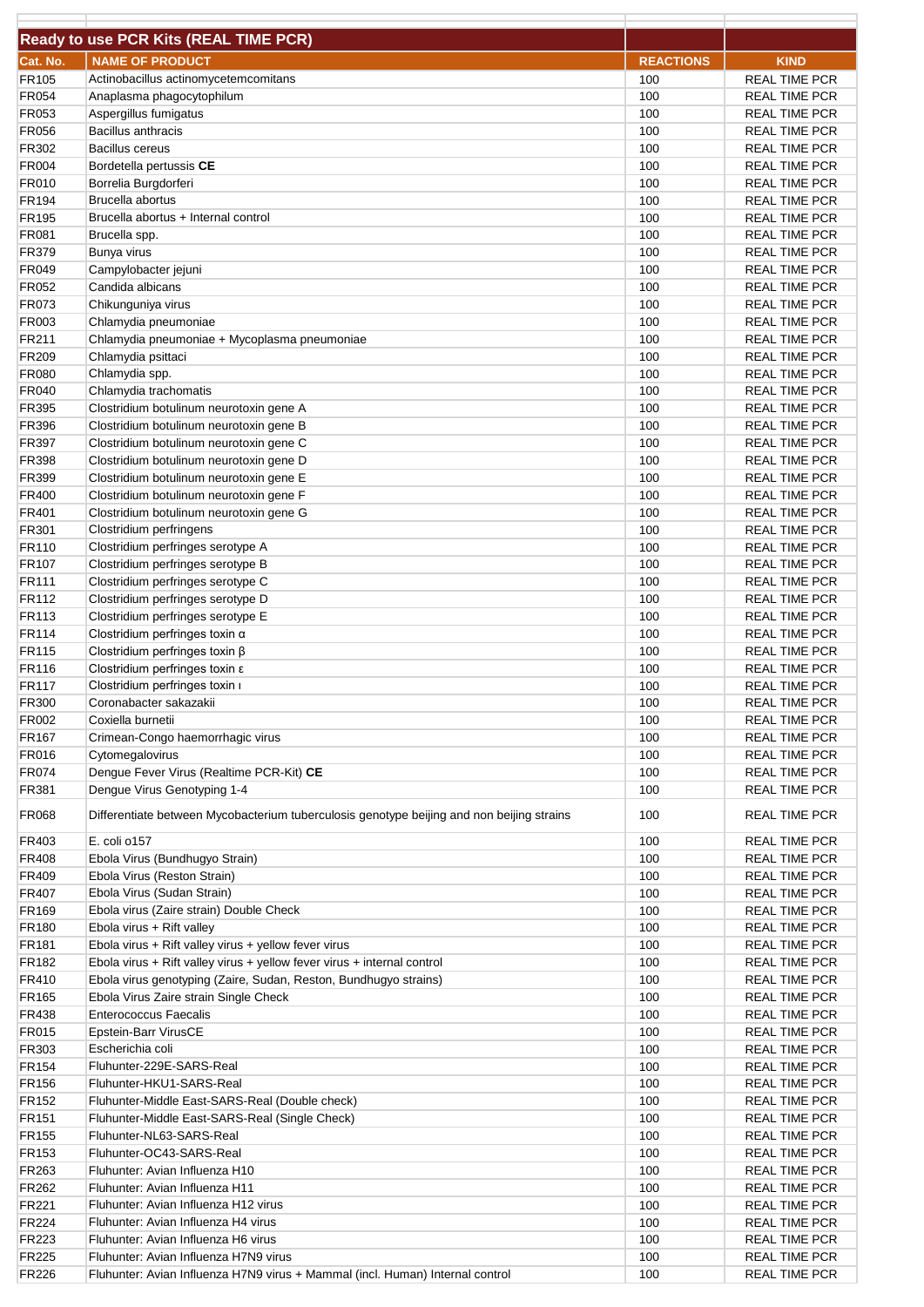| <b>FR220</b> | Fluhunter: Avian Influenza H8 virus                                                                                                 | 100 | <b>REAL TIME PCR</b> |
|--------------|-------------------------------------------------------------------------------------------------------------------------------------|-----|----------------------|
| <b>FR126</b> | Fluhunter: Avian Influenza Virus Group A, H5, H7, H9                                                                                | ask | <b>REAL TIME PCR</b> |
| FR029        | Fluhunter: Avian Influenza virus H5N1 - One Step                                                                                    | 100 | <b>REAL TIME PCR</b> |
| <b>FR006</b> | Fluhunter: Avian Influenza virus H5N1 CE                                                                                            | 100 | <b>REAL TIME PCR</b> |
| <b>FR356</b> | Fluhunter: Avian Influenza Virus H5N2                                                                                               | 100 | <b>REAL TIME PCR</b> |
| FR429        | Fluhunter: Avian Influenza virus H5N3                                                                                               | 100 | <b>REAL TIME PCR</b> |
| <b>FR430</b> | Fluhunter: Avian Influenza virus H5N5                                                                                               | 100 | <b>REAL TIME PCR</b> |
|              | Fluhunter: Avian Influenza Virus H5N6                                                                                               | 100 |                      |
| <b>FR357</b> |                                                                                                                                     |     | <b>REAL TIME PCR</b> |
| FR431        | Fluhunter: Avian Influenza virus H5N7                                                                                               | 100 | <b>REAL TIME PCR</b> |
| FR022        | Fluhunter: Avian Influenza virus H7                                                                                                 | 100 | <b>REAL TIME PCR</b> |
| FR432        | Fluhunter: Avian Influenza virus H7N2                                                                                               | 100 | <b>REAL TIME PCR</b> |
| FR433        | Fluhunter: Avian Influenza virus H7N3                                                                                               | 100 | <b>REAL TIME PCR</b> |
| <b>FR434</b> | Fluhunter: Avian Influenza virus H7N7                                                                                               | 100 | <b>REAL TIME PCR</b> |
| <b>FR435</b> | Fluhunter: Avian Influenza virus H7N8                                                                                               | 100 | <b>REAL TIME PCR</b> |
| FR055        | Fluhunter: Avian Influenza virus H9                                                                                                 | 100 | <b>REAL TIME PCR</b> |
| FR326        | Fluhunter: Double check for Influenza H5N1 - solution one                                                                           | 100 | <b>REAL TIME PCR</b> |
| FR327        | Fluhunter: Double check for Influenza H5N1 - universal solution                                                                     | 100 | <b>REAL TIME PCR</b> |
| <b>FR264</b> | Fluhunter: H10N8-Avian Influenza Virus                                                                                              | 100 | <b>REAL TIME PCR</b> |
| <b>FR256</b> | Fluhunter: H10N9 Influenza virus                                                                                                    | 100 | <b>REAL TIME PCR</b> |
|              |                                                                                                                                     |     |                      |
| <b>FR275</b> | Fluhunter: H16N3 Avian Influenza Virus                                                                                              | 100 | <b>REAL TIME PCR</b> |
| FR247        | Fluhunter: H3N2 Influenza virus                                                                                                     | 100 | <b>REAL TIME PCR</b> |
| <b>FR267</b> | Fluhunter: H4N6-Avian Influenza Virus                                                                                               | 100 | <b>REAL TIME PCR</b> |
| <b>FR270</b> | Fluhunter: H4N9-Avian Influenza Virus                                                                                               | 100 | <b>REAL TIME PCR</b> |
| <b>FR248</b> | Fluhunter: H5N8 Influenza virus                                                                                                     | 100 | <b>REAL TIME PCR</b> |
| FR249        | Fluhunter: H5N8 Influenza virus + mammal (incl. Human) internal control                                                             | 100 | <b>REAL TIME PCR</b> |
| FR246        | Fluhunter: H6N1 Influenza virus                                                                                                     | 100 | <b>REAL TIME PCR</b> |
| FR271        | Fluhunter: H9N2-Avian Influenza Virus                                                                                               | 100 | <b>REAL TIME PCR</b> |
| FR304        | Fluhunter: Highly Pathogenic Avian Influenza Virus H5N1 (Determination of virulence potential; PCR-<br>typing of the pathogenicity) | 100 | <b>REAL TIME PCR</b> |
| <b>FR175</b> | Fluhunter: Influenza A + MERS + Internal control (Human)                                                                            | 100 | <b>REAL TIME PCR</b> |
|              | Fluhunter: Influenza A virus                                                                                                        | 100 |                      |
| <b>FR005</b> |                                                                                                                                     |     | <b>REAL TIME PCR</b> |
| <b>FR060</b> | Fluhunter: Influenza A Virus - Ready to use realtime PCR kit CE                                                                     | 100 | <b>REAL TIME PCR</b> |
| FR011        | Fluhunter: Influenza B Virus                                                                                                        | 100 | <b>REAL TIME PCR</b> |
| <b>FR470</b> | Fluhunter: Influenza A + B                                                                                                          | 100 | <b>REAL TIME PCR</b> |
| <b>FR436</b> | Fluhunter: Influenza $A + B + C$                                                                                                    | 100 | <b>REAL TIME PCR</b> |
| <b>FR437</b> | Fluhunter: Influenza $A + B + C +$ Internal control                                                                                 | 100 | <b>REAL TIME PCR</b> |
| <b>FR179</b> | Fluhunter: Influenza H6 + H9 + Internal control (human)                                                                             | 100 | <b>REAL TIME PCR</b> |
| <b>FR177</b> | Fluhunter: Influenza H6 virus                                                                                                       | 100 | <b>REAL TIME PCR</b> |
| <b>FR058</b> | Fluhunter: Influenza virus H1                                                                                                       | 100 | <b>REAL TIME PCR</b> |
| FR276        | Fluhunter: Influenza Virus H13                                                                                                      | 100 | <b>REAL TIME PCR</b> |
| <b>FR272</b> | Fluhunter: Influenza Virus H14                                                                                                      | 100 | <b>REAL TIME PCR</b> |
| FR273        | Fluhunter: Influenza Virus H15                                                                                                      | 100 | <b>REAL TIME PCR</b> |
|              |                                                                                                                                     |     |                      |
| <b>FR274</b> | Fluhunter: Influenza Virus H16                                                                                                      | 100 | <b>REAL TIME PCR</b> |
| FR063        | Fluhunter: Influenza Virus H1N1 : to differentiate between seasonal H1N1 and recently outbreak<br>human H1N1 of swine origin        | 100 | <b>REAL TIME PCR</b> |
| FR059        | Fluhunter: Influenza virus H3                                                                                                       | 100 | <b>REAL TIME PCR</b> |
| <b>FR088</b> | Fluhunter: Influenza virus N1                                                                                                       | 100 | <b>REAL TIME PCR</b> |
| FR087        | Fluhunter: Influenza virus N2                                                                                                       | 100 | <b>REAL TIME PCR</b> |
| FR208        | Fluhunter: MERS double check                                                                                                        | 100 | <b>REAL TIME PCR</b> |
| <b>FR207</b> | Fluhunter: MERS, Influenza A virus + Respiratory synctial virus                                                                     | 100 | <b>REAL TIME PCR</b> |
| FR230        | Fluhunter: N3-Influenza-virus                                                                                                       | 100 | <b>REAL TIME PCR</b> |
| FR245        | Fluhunter: N4 Influenza virus                                                                                                       | 100 | <b>REAL TIME PCR</b> |
| FR244        | Fluhunter: N5 Influenza virus                                                                                                       | 100 | <b>REAL TIME PCR</b> |
| FR233        | Fluhunter: N6 Influenza virus                                                                                                       | 100 | <b>REAL TIME PCR</b> |
|              |                                                                                                                                     |     |                      |
| <b>FR243</b> | Fluhunter: N7 Influenza virus                                                                                                       | 100 | <b>REAL TIME PCR</b> |
| FR231        | Fluhunter: N8-Influenza-virus                                                                                                       | 100 | <b>REAL TIME PCR</b> |
| FR232        | Fluhunter: N9-Influenza-virus                                                                                                       | 100 | <b>REAL TIME PCR</b> |
| FR328        | Fluhunter: triple check for Influenza H5N1 - universal solution                                                                     | 100 | <b>REAL TIME PCR</b> |
| FR279        | Fluhunter: H13N3-Avian Influenza Virus                                                                                              | 100 | REAL TIME PCR        |
| FR277        | Fluhunter: H13N8-Avian Influenza Virus                                                                                              | 100 | <b>REAL TIME PCR</b> |
| <b>FR278</b> | Fluhunter: H13N9-Avian Influenza Virus                                                                                              | 100 | <b>REAL TIME PCR</b> |
| FR283        | Fluhunter: H14N2-Avian Influenza Virus                                                                                              | 100 | <b>REAL TIME PCR</b> |
| <b>FR280</b> | Fluhunter: H14N3-Avian Influenza Virus                                                                                              | 100 | <b>REAL TIME PCR</b> |
| <b>FR281</b> | Fluhunter: H14N6-Avian Influenza Virus                                                                                              | 100 | <b>REAL TIME PCR</b> |
| <b>FR282</b> | Fluhunter: H14N8-Avian Influenza Virus                                                                                              | 100 | <b>REAL TIME PCR</b> |
|              |                                                                                                                                     |     |                      |
| FR285        | Fluhunter:H15N8-Avian Influenza Virus                                                                                               | 100 | <b>REAL TIME PCR</b> |
| FR284        | Fluhunter: H15N9-Avian Influenza Virus                                                                                              | 100 | <b>REAL TIME PCR</b> |
| FR268        | Fluhunter: H4N2-Avian Influenza Virus                                                                                               | 100 | <b>REAL TIME PCR</b> |
| FR269        | Fluhunter: H4N5-Avian Influenza Virus                                                                                               | 100 | <b>REAL TIME PCR</b> |
| FR265        | Fluhunter: H6N1-Avian Influenza Virus                                                                                               | 100 | <b>REAL TIME PCR</b> |
| <b>FR266</b> | Fluhunter: H6N6-Avian Influenza Virus                                                                                               | 100 | REAL TIME PCR        |
| FR120        | Francisella tularensis                                                                                                              | 100 | <b>REAL TIME PCR</b> |
| FR121        | Francisella tularensis double check                                                                                                 | 100 | <b>REAL TIME PCR</b> |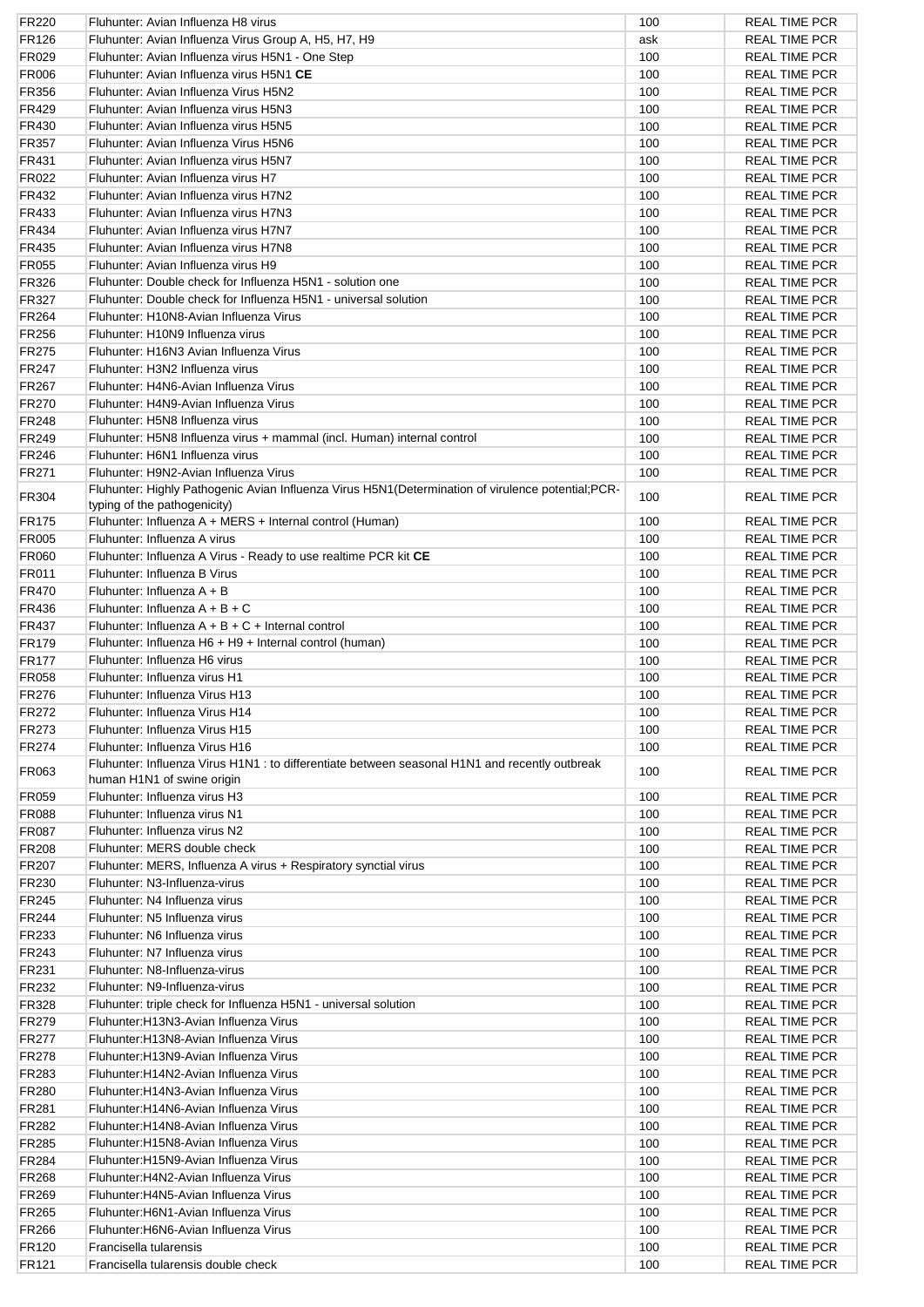| FR122        | Giardia lamblia                                              | 100 | <b>REAL TIME PCR</b> |
|--------------|--------------------------------------------------------------|-----|----------------------|
| FR123        | Gram negative and positive bacteria                          | 100 | <b>REAL TIME PCR</b> |
| <b>FR017</b> | Gram-negative bacteria                                       | 100 | <b>REAL TIME PCR</b> |
| FR021        | Gram-positive Bacteria                                       | 100 | <b>REAL TIME PCR</b> |
| FR378        | Hanta Virus                                                  | 100 | <b>REAL TIME PCR</b> |
| FR216        | Hepatitis A virus                                            | 100 | <b>REAL TIME PCR</b> |
| <b>FR007</b> | Hepatitis B virus                                            | 100 | <b>REAL TIME PCR</b> |
| FR193        | Hepatitis B virus Genotyping (HBV)                           | 100 | <b>REAL TIME PCR</b> |
| FR031        |                                                              | 100 | <b>REAL TIME PCR</b> |
|              | Hepatitis C virus                                            |     |                      |
| FR190        | Hepatitis C virus Genotyping (HCV)                           | 100 | <b>REAL TIME PCR</b> |
| FR324        | Hepatitis D virus                                            | 100 | <b>REAL TIME PCR</b> |
| <b>FR176</b> | Hepatitis E virus                                            | 100 | <b>REAL TIME PCR</b> |
| FR402        | Hepatitis virus Genotype H                                   | 100 | <b>REAL TIME PCR</b> |
| FR062        | Human Adeno Virus                                            | 100 | <b>REAL TIME PCR</b> |
| <b>FR118</b> | Human DNA internal control CE                                | 100 | <b>REAL TIME PCR</b> |
| <b>FR018</b> | Human Herpes Simplex Virus 1                                 | 100 | <b>REAL TIME PCR</b> |
| FR024        | Human Herpes Simplex Virus 1 & 2 Multiplex CE                | 100 | <b>REAL TIME PCR</b> |
| FR019        | Human Herpes Simplex Virus 2                                 | 100 | <b>REAL TIME PCR</b> |
| FR252        | Human Herpes virus 6                                         | 100 | <b>REAL TIME PCR</b> |
| FR253        | Human Herpes virus 7                                         | 100 | <b>REAL TIME PCR</b> |
| FR254        | Human Herpes virus 8                                         | 100 | <b>REAL TIME PCR</b> |
|              |                                                              |     |                      |
| FR423        | Human Insulin-Receptor                                       | 100 | <b>REAL TIME PCR</b> |
| FR423        | Human Insulin-Receptor                                       | 100 | <b>REAL TIME PCR</b> |
| FR424        | Human Integrin alfa 3                                        | 100 | <b>REAL TIME PCR</b> |
| FR424        | Human Integrin Alpha 3                                       | 100 | <b>REAL TIME PCR</b> |
| FR418        | Human Interferon Alfa                                        | 100 | <b>REAL TIME PCR</b> |
| FR419        | Human Interferon-Gamma                                       | 100 | <b>REAL TIME PCR</b> |
| <b>FR428</b> | Human Interleukin 19                                         | 100 | <b>REAL TIME PCR</b> |
| <b>FR427</b> | Human Interleukin 20 alfa                                    | 100 | <b>REAL TIME PCR</b> |
| <b>FR426</b> | Human Interleukin 20 beta                                    | 100 | <b>REAL TIME PCR</b> |
| FR412        | Human Interleukin-1-Alfa                                     | 100 | <b>REAL TIME PCR</b> |
| FR413        | Human Interleukin-1-Beta                                     | 100 | <b>REAL TIME PCR</b> |
| <b>FR415</b> | Human Interleukin-10                                         | 100 | <b>REAL TIME PCR</b> |
| FR416        | Human Interleukin-13                                         | 100 | <b>REAL TIME PCR</b> |
|              |                                                              |     |                      |
| FR422        | Human Interleukin-23-alfa                                    | 100 | <b>REAL TIME PCR</b> |
| FR414        | Human Interleukin-5                                          | 100 | <b>REAL TIME PCR</b> |
| FR421        | Human Interleukin-6                                          | 100 | <b>REAL TIME PCR</b> |
| <b>FR420</b> | Human Interleukin-8                                          | 100 | <b>REAL TIME PCR</b> |
| FR039        | Human Papilloma virus                                        | 100 | <b>REAL TIME PCR</b> |
| FR041        | Human Papilloma Virus HPV-16 (high risk profile)             | 100 | <b>REAL TIME PCR</b> |
| FR042        | Human Papilloma Virus HPV-18 (high risk profile)             | 100 | <b>REAL TIME PCR</b> |
| FR214        | Human Papilloma virus-HPV High Risk Genotyping (16,18,31,33) | 100 | <b>REAL TIME PCR</b> |
| <b>FR370</b> | Human Papilloma virus-HPV-33,51, 52 and 58                   | 100 | <b>REAL TIME PCR</b> |
| <b>FR371</b> | Human Papilloma virus-HPV-35-53, 59 and 66                   | 100 | <b>REAL TIME PCR</b> |
| FR373        | Human Papilloma virus-HPV-39                                 | 100 | <b>REAL TIME PCR</b> |
| <b>FR369</b> | Human Papilloma virus-HPV-39, 45, 56 and 68                  | 100 | <b>REAL TIME PCR</b> |
| <b>FR374</b> |                                                              | 100 | <b>REAL TIME PCR</b> |
|              | Human Papilloma virus-HPV-45                                 |     |                      |
| <b>FR375</b> | Human Papilloma virus-HPV-52                                 | 100 | <b>REAL TIME PCR</b> |
| FR372        | Human Papilloma virus-HPV-6 and 11                           | 100 | <b>REAL TIME PCR</b> |
| FR308        | Human Parainfluenza -1 Virus                                 | 100 | <b>REAL TIME PCR</b> |
| FR309        | Human Parainfluenza -2 Virus                                 | 100 | <b>REAL TIME PCR</b> |
| FR310        | Human Parainfluenza -3 Virus                                 | 100 | <b>REAL TIME PCR</b> |
| <b>FR311</b> | Human Parainfluenza -4 Virus                                 | 100 | <b>REAL TIME PCR</b> |
| FR312        | Human Parainfluenza 1,2,3                                    | 100 | <b>REAL TIME PCR</b> |
| FR025        | Human Polyoma virus                                          | 100 | <b>REAL TIME PCR</b> |
| <b>FR198</b> | Human Polyoma Virus                                          | 100 | <b>REAL TIME PCR</b> |
| FR199        | Human polyoma virus + Human internal control                 | 100 | <b>REAL TIME PCR</b> |
| FR061        | Human respiratory syncytial virus                            | 100 | <b>REAL TIME PCR</b> |
| FR417        | Human Tumour necrosis factor-Alfa                            | 100 | <b>REAL TIME PCR</b> |
|              |                                                              |     |                      |
| <b>FR425</b> | Human vascular endothelial growth factor                     | 100 | <b>REAL TIME PCR</b> |
| FR425        | Human vascular endothelial growth factor                     | 100 | <b>REAL TIME PCR</b> |
| <b>FR799</b> | Identification of human B-Actin - Real time PCR Kit CE       | 100 | <b>REAL TIME PCR</b> |
| <b>FR057</b> | Japanese Encephalitis Virus JEV                              | 100 | <b>REAL TIME PCR</b> |
| FR168        | Lassa virus                                                  | 100 | <b>REAL TIME PCR</b> |
| <b>FR109</b> | Legionella pneumoniae                                        | 100 | <b>REAL TIME PCR</b> |
| FR212        | Legionella pneumophila                                       | 100 | <b>REAL TIME PCR</b> |
| FR001        | Leptospira pathogenic CE                                     | 100 | <b>REAL TIME PCR</b> |
| FR050        | Listeria monocytogenes                                       | 100 | <b>REAL TIME PCR</b> |
| FR023        | Mammaglobin                                                  | 100 | <b>REAL TIME PCR</b> |
| FR048        | mammal DNA - internal control                                | 100 | <b>REAL TIME PCR</b> |
| <b>FR119</b> | Mammal internal control for RNA based targets viruses        | 100 | <b>REAL TIME PCR</b> |
| <b>FR406</b> |                                                              | 100 | <b>REAL TIME PCR</b> |
|              | Marburg Virus                                                |     |                      |
| FR229        | Matrix-Metalloprotease-8                                     | 100 | <b>REAL TIME PCR</b> |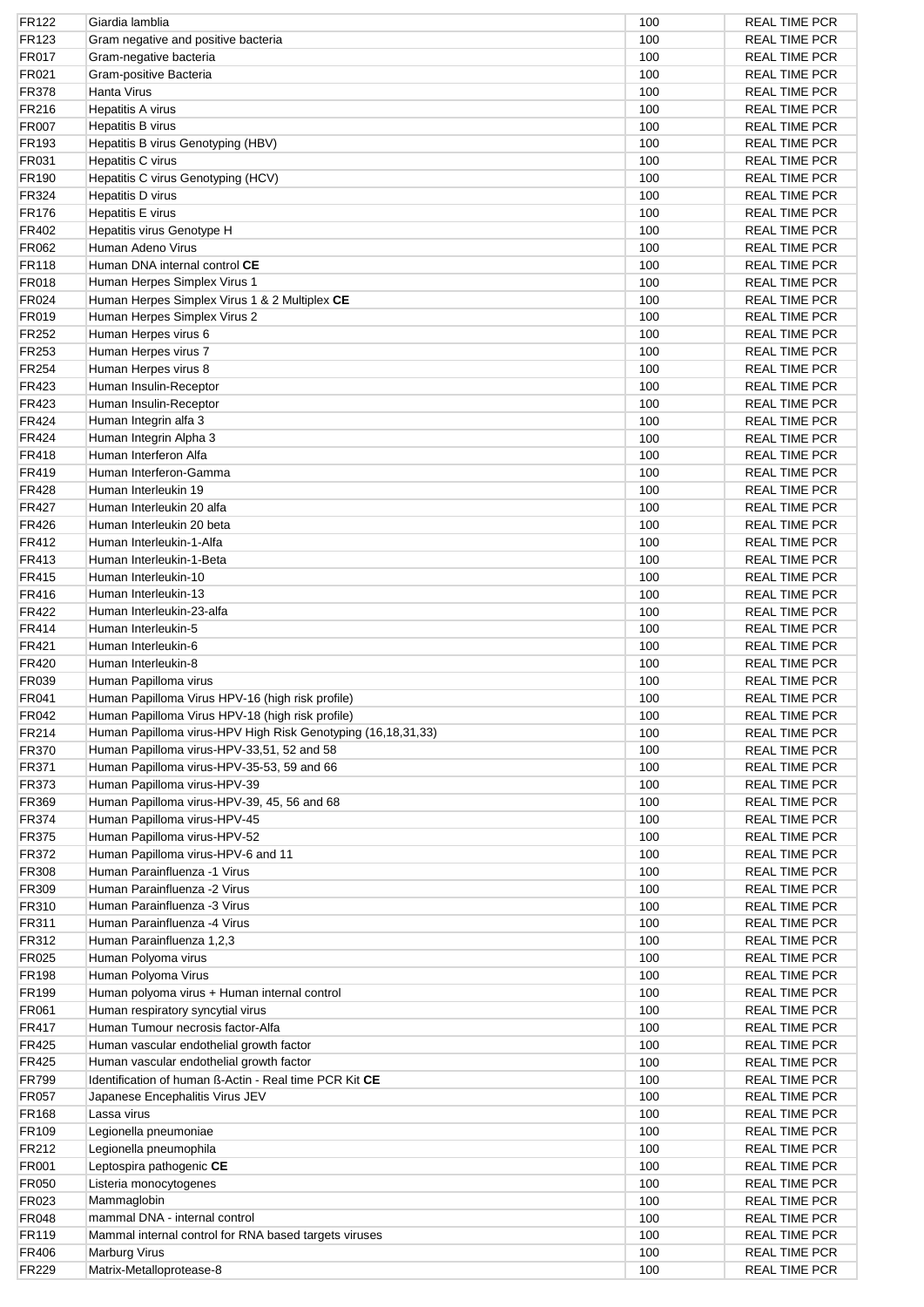| <b>FR170</b>   | Measles + Rubella                                                                                                                                                                            | 100  | <b>REAL TIME PCR</b> |
|----------------|----------------------------------------------------------------------------------------------------------------------------------------------------------------------------------------------|------|----------------------|
| <b>FR172</b>   | Measles + Rubella + Mumps+ Internal control                                                                                                                                                  | 100  | <b>REAL TIME PCR</b> |
| FR171          | Measles + Rubella+ Internal control                                                                                                                                                          | 100  | <b>REAL TIME PCR</b> |
| FR033          | Measles virus                                                                                                                                                                                | 100  | <b>REAL TIME PCR</b> |
| <b>FR405</b>   | Methicillin Resistant Staphylococcus aureus (MRSA)                                                                                                                                           | 100  | <b>REAL TIME PCR</b> |
| <b>FR008</b>   | mtDNA (human)                                                                                                                                                                                | 100  | <b>REAL TIME PCR</b> |
| <b>FR183</b>   | Multidrug Resistance Klebsiella pneumoniae                                                                                                                                                   | 100  | <b>REAL TIME PCR</b> |
| <b>FR184</b>   | Multidrug Resistance Klebsiella pneumoniae + Internal control (Human)                                                                                                                        | 100  | <b>REAL TIME PCR</b> |
|                |                                                                                                                                                                                              |      |                      |
| <b>FR038</b>   | Mumps                                                                                                                                                                                        | 100  | <b>REAL TIME PCR</b> |
| <b>FR173</b>   | Mumps + Internal control                                                                                                                                                                     | 100  | <b>REAL TIME PCR</b> |
| <b>FR014A</b>  | Mycobacterium avium sp. paratuberculosis 100                                                                                                                                                 | 100  | <b>REAL TIME PCR</b> |
| <b>FR014B</b>  | Mycobacterium avium sp. paratuberculosis 1000                                                                                                                                                | 1000 | <b>REAL TIME PCR</b> |
| FR258          | Mycobacterium bovis                                                                                                                                                                          | 100  | <b>REAL TIME PCR</b> |
| FR307          | Mycobacterium leprae                                                                                                                                                                         | 100  | <b>REAL TIME PCR</b> |
| <b>FR013A</b>  | Mycobacterium tuberculosis - Double Check (Ready to use RealTime PCR-Kit) CE                                                                                                                 | 100  | <b>REAL TIME PCR</b> |
| <b>FR257</b>   | Mycobacterium tuberculosis / Rifampicin resistance                                                                                                                                           | 100  | <b>REAL TIME PCR</b> |
| <b>FR013B</b>  | Mycobacterium tuberculosis DOUBLE CHECK AND MULTIPLEX 1000                                                                                                                                   | 1000 | <b>REAL TIME PCR</b> |
| <b>FR012A</b>  | Mycobacterium tuberculosis SINGLE CHECK 100                                                                                                                                                  | 100  | <b>REAL TIME PCR</b> |
| <b>FR012B</b>  | Mycobacterium tuberculosis SINGLE CHECK 1000                                                                                                                                                 | 1000 | <b>REAL TIME PCR</b> |
| FR383          | Mycoplasma Cell culture kit (Real time PCR)                                                                                                                                                  | 100  | <b>REAL TIME PCR</b> |
|                |                                                                                                                                                                                              |      |                      |
| MKFR383        | Mycoplasma Cell culture minikit (Real time PCR)                                                                                                                                              | 25   | <b>REAL TIME PCR</b> |
| <b>FR197</b>   | Mycoplasma hominis                                                                                                                                                                           | 100  | <b>REAL TIME PCR</b> |
| <b>FR009</b>   | nDNA (human)                                                                                                                                                                                 | 100  | <b>REAL TIME PCR</b> |
| <b>FR377</b>   | Neisseria gonorrhoeae                                                                                                                                                                        | 100  | <b>REAL TIME PCR</b> |
| FR124          | Neisseria meningitidis                                                                                                                                                                       | 100  | <b>REAL TIME PCR</b> |
| FR083          | Neospora caninum                                                                                                                                                                             | 100  | <b>REAL TIME PCR</b> |
| FR215          | <b>Norovirus</b>                                                                                                                                                                             | 100  | <b>REAL TIME PCR</b> |
| <b>FR097</b>   | Parainfluenza Virus 1                                                                                                                                                                        | 100  | <b>REAL TIME PCR</b> |
| <b>FR204</b>   | Pasteurella multocida                                                                                                                                                                        | 100  | <b>REAL TIME PCR</b> |
| FR043          | Plasmodium                                                                                                                                                                                   | 100  | <b>REAL TIME PCR</b> |
| FR319          | Pneumocystis jirovecii                                                                                                                                                                       | 100  | <b>REAL TIME PCR</b> |
| <b>FR297</b>   | Pseudomonas aeruginosa                                                                                                                                                                       | 100  | <b>REAL TIME PCR</b> |
|                |                                                                                                                                                                                              |      |                      |
| FR404          | PVB 19 (Human parvovirus B19)                                                                                                                                                                | 100  | <b>REAL TIME PCR</b> |
| <b>FR189</b>   | Rabies Genotyping (1,5 and 6)                                                                                                                                                                | 100  | <b>REAL TIME PCR</b> |
| FR051          | Rabies virus                                                                                                                                                                                 | 100  | <b>REAL TIME PCR</b> |
| <b>FR101W</b>  | Realtime Fluhunter: Influenza A                                                                                                                                                              | 100  | <b>REAL TIME PCR</b> |
|                |                                                                                                                                                                                              |      |                      |
| <b>FR077</b>   | Realtime Fluhunter: swine flu H1N1 of recent outbreak. Detects only swine flu H1N1 strain of recent<br>outbreak, not does not detect the strains of seasonal H1N1 strain, this also detectCE | 100  | <b>REAL TIME PCR</b> |
| <b>FR103W</b>  | Realtime Fluhunter: Swine Flu Influenza H1                                                                                                                                                   | 100  | <b>REAL TIME PCR</b> |
|                |                                                                                                                                                                                              |      |                      |
| <b>FR157</b>   | Realtime PCR kit Alkaline Phosphatase                                                                                                                                                        | 100  | <b>REAL TIME PCR</b> |
| FR161          | Realtime PCR kit Collagen II                                                                                                                                                                 | 100  | <b>REAL TIME PCR</b> |
| FR162          | Realtime PCR kit Collagen X                                                                                                                                                                  | 100  | <b>REAL TIME PCR</b> |
| <b>FR158</b>   | Realtime PCR kit Osteocalcin                                                                                                                                                                 | 100  | <b>REAL TIME PCR</b> |
| FR159          | Realtime PCR kit Osteonectin                                                                                                                                                                 | 100  | <b>REAL TIME PCR</b> |
| <b>FR160</b>   | Realtime PCR kit Sox9                                                                                                                                                                        | 100  | <b>REAL TIME PCR</b> |
| FR213          | Respiratory synctial virus A & B                                                                                                                                                             | 100  | <b>REAL TIME PCR</b> |
| <b>FR069</b>   | Rift Valley fever virus                                                                                                                                                                      | 100  | <b>REAL TIME PCR</b> |
| FR082          | Rota virus A                                                                                                                                                                                 | 100  | <b>REAL TIME PCR</b> |
| FR192          | Rotavirus A + Mammal (including human) Internal Control                                                                                                                                      | 100  | <b>REAL TIME PCR</b> |
| <b>FR174</b>   | Rubella + Internal control                                                                                                                                                                   | 100  | <b>REAL TIME PCR</b> |
| <b>FR108</b>   | Rubella virus                                                                                                                                                                                | 100  | <b>REAL TIME PCR</b> |
|                |                                                                                                                                                                                              | 100  |                      |
| <b>FR343</b>   | Saint Louis encephalitis virus                                                                                                                                                               |      | <b>REAL TIME PCR</b> |
| <b>FR034</b>   | Salmonella sp.                                                                                                                                                                               | 100  | <b>REAL TIME PCR</b> |
| FR382          | Staphylococcus aureus (Panton Valentine Leukocidin)                                                                                                                                          | 100  | <b>REAL TIME PCR</b> |
| <b>FR095</b>   | Tick-borne encephalitis TBE                                                                                                                                                                  | 100  | <b>REAL TIME PCR</b> |
| <b>FR096</b>   | Tick-borne encephalitis TBE + internal control for Tick DNA                                                                                                                                  | 100  | <b>REAL TIME PCR</b> |
| <b>FR125</b>   | <b>Total bacterial load</b>                                                                                                                                                                  | 100  | <b>REAL TIME PCR</b> |
| <b>FR076</b>   | Toxoplasma gondii                                                                                                                                                                            | 100  | <b>REAL TIME PCR</b> |
| <b>FR376</b>   | Treponema pallidum                                                                                                                                                                           | 100  | <b>REAL TIME PCR</b> |
| <b>FR305</b>   | <b>Tritrichomonas foetus</b>                                                                                                                                                                 | 100  | <b>REAL TIME PCR</b> |
| <b>FR411</b>   | Tritrichomonas sp.                                                                                                                                                                           | 100  | <b>REAL TIME PCR</b> |
| FR439          | Usutu virus                                                                                                                                                                                  | 100  | <b>REAL TIME PCR</b> |
| <b>FR443</b>   |                                                                                                                                                                                              | 100  | <b>REAL TIME PCR</b> |
|                | Usutu virus (double check)                                                                                                                                                                   |      |                      |
| <b>FR440</b>   | Usutu virus and Chikungunya virus                                                                                                                                                            | 100  | <b>REAL TIME PCR</b> |
| <b>FR442</b>   | Usutu virus and Zika virus                                                                                                                                                                   | 100  | <b>REAL TIME PCR</b> |
| FR441          | Usutu virus, Chikungunya virus and Dengue virus                                                                                                                                              | 100  | <b>REAL TIME PCR</b> |
| FR020          | Varicella Zoster Virus                                                                                                                                                                       | 100  | <b>REAL TIME PCR</b> |
| <b>FR394</b>   | Vibrio cholerae                                                                                                                                                                              | 100  | <b>REAL TIME PCR</b> |
| <b>FR070</b>   | West nile virus                                                                                                                                                                              | 100  | <b>REAL TIME PCR</b> |
| <b>FR166</b>   | Yellow fever virus CE                                                                                                                                                                        | 100  | <b>REAL TIME PCR</b> |
| FR351<br>FR352 | Yellow Fever, Zika Virus and Chikungunya Virus<br>HIV-1                                                                                                                                      | 100  | <b>REAL TIME PCR</b> |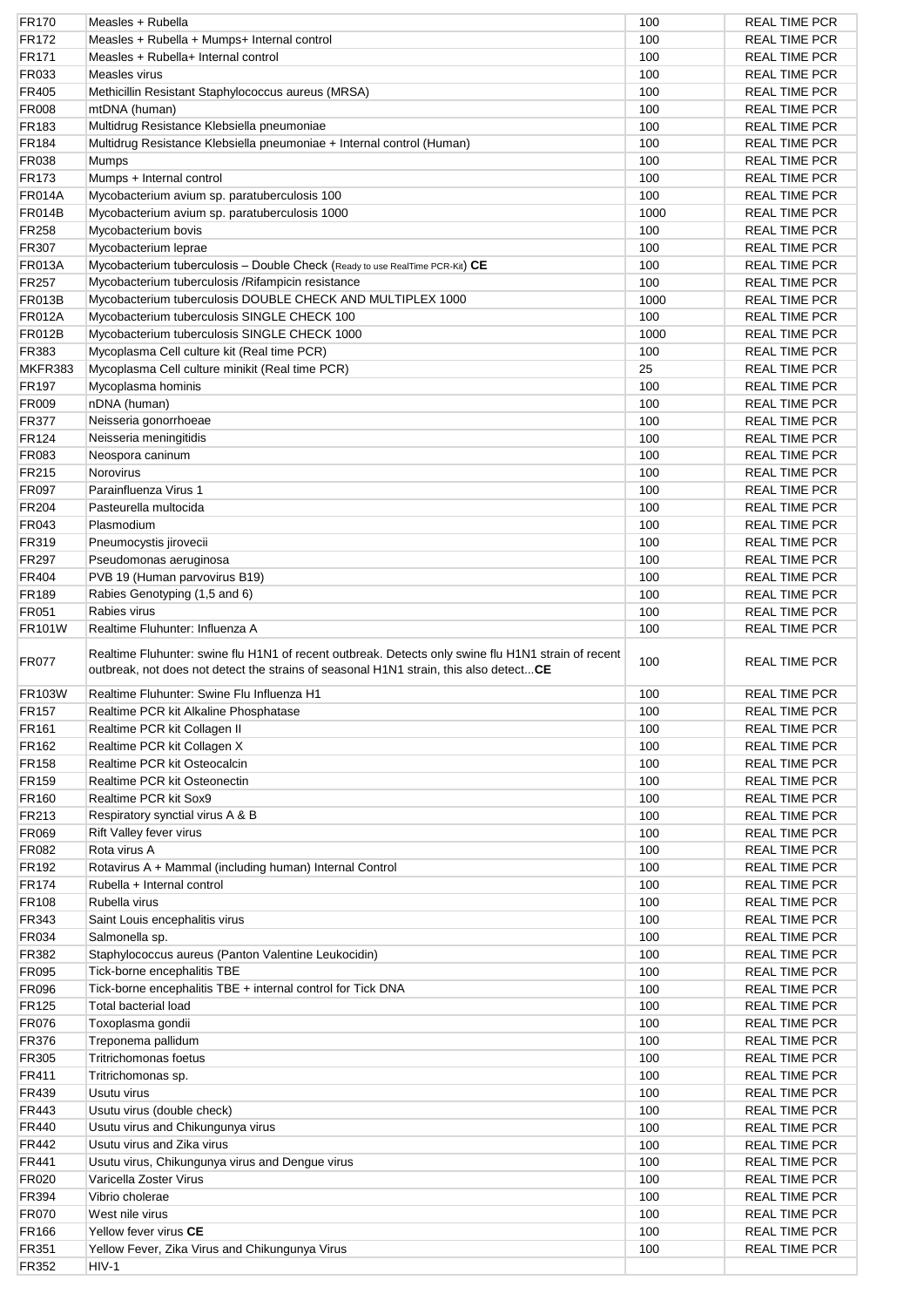| <b>FR298</b>                 | Yersinia enterocolita                                                                  | 100              | <b>REAL TIME PCR</b>                         |
|------------------------------|----------------------------------------------------------------------------------------|------------------|----------------------------------------------|
| FR346                        | Zika Virus & Chikungunya Virus                                                         | 100              | <b>REAL TIME PCR</b>                         |
| FR341                        | Zika Virus & Dengue Virus                                                              | 100              | <b>REAL TIME PCR</b>                         |
| FR342                        | Zika Virus & Dengue Virus & Chikungunya Virus                                          | 100              | <b>REAL TIME PCR</b>                         |
| <b>FR344</b>                 | Zika Virus & Saint Louis encephalitis virus                                            | 100              | <b>REAL TIME PCR</b>                         |
| FR345                        | Zika Virus & Yellow Fever Virus                                                        | 100              | <b>REAL TIME PCR</b>                         |
| FR340                        | Zika Virus Double check                                                                | 100              | <b>REAL TIME PCR</b>                         |
| FR340                        | Zika Virus Double check                                                                | 100              | <b>REAL TIME PCR</b>                         |
| <b>FR347</b>                 | Zika Virus Double Check special version                                                | 100              | <b>REAL TIME PCR</b>                         |
| FR325                        | Zika virus Single check CE                                                             | 100              | <b>REAL TIME PCR</b>                         |
| FR436                        | Fluhunter Influenza A, B and C multiplex                                               | 100              | <b>REAL TIME PCR</b>                         |
| <b>FR475</b>                 | Novel Coronavirus 2020 (Wuhan Strain specific)                                         | 100              | <b>REAL TIME PCR</b>                         |
| <b>FR476</b>                 | Novel Coronavirus 2020 (Wuhan strain) + other related Viruses (bat) (Multiplex)        | 100              | <b>REAL TIME PCR</b>                         |
| <b>FR477</b>                 | Novel Coronavirus 2020 (Wuhan strain) + other related Viruses (bat) + MERS (Multiplex) | 100              | <b>REAL TIME PCR</b>                         |
| <b>FR478</b>                 | <b>Bat Coronaviruses</b>                                                               | 100              | <b>REAL TIME PCR</b>                         |
| <b>FR479</b>                 | Novel Coronavirus 2020 (Wuhan Strain specific and like viruses) + Influenza A          | 100              | <b>REAL TIME PCR</b>                         |
| FR483                        | Fluhunter Coronavirus 2020 (Wuhan Strain), HCoV N63, OC43 and 229E                     | 100              | <b>REAL TIME PCR</b>                         |
| <b>FR500</b>                 | Fluhunter: Novel Coronavirus 2020 (Wuhan Strain specific)                              | 100              | <b>REAL TIME PCR</b>                         |
| <b>FR700</b>                 | Fluhunter: Novel Coronavirus 2020 (Wuhan strain specific)                              | 100              | <b>REAL TIME PCR</b>                         |
| FR532                        | Severe Fever with thrombocytopenia syndrome virus (SFTSV)                              | 100              | <b>REAL TIME PCR</b>                         |
| FR533                        | Heartland Virus (HLV)                                                                  | 100              | <b>REAL TIME PCR</b>                         |
| <b>FR534</b>                 | Omsk hemorrhagig fever virus (OHFV)                                                    | 100              | <b>REAL TIME PCR</b>                         |
| <b>FR535</b>                 | Kyasanur forest disease virus (KFDV)<br>Junin virus (JUNV)                             | 100              | <b>REAL TIME PCR</b>                         |
| <b>FR536</b>                 |                                                                                        | 100              | <b>REAL TIME PCR</b>                         |
| <b>FR537</b><br><b>FR538</b> | Machupo virus (MACV)<br>Guanarita virus (GTOV)                                         | 100<br>100       | <b>REAL TIME PCR</b><br><b>REAL TIME PCR</b> |
| <b>FR539</b>                 | Sabia virus (SABV)                                                                     | 100              | <b>REAL TIME PCR</b>                         |
| FR540                        | Chapare virus (CHAV)                                                                   | 100              | <b>REAL TIME PCR</b>                         |
| FR541                        | Lujo virus (JUNV)                                                                      | 100              | <b>REAL TIME PCR</b>                         |
| FR542                        | Bas -Congo virus (BASV)                                                                | 100              | <b>REAL TIME PCR</b>                         |
| FR543                        | Hendra virus                                                                           | 100              | <b>REAL TIME PCR</b>                         |
| <b>FR544</b>                 | Babesia microti                                                                        | 100              | <b>REAL TIME PCR</b>                         |
| <b>FR545</b>                 | Black creek canal virus (BCCV)                                                         | 100              | <b>REAL TIME PCR</b>                         |
| <b>FR546</b>                 | Andes virus (ANDV)                                                                     | 100              | <b>REAL TIME PCR</b>                         |
| <b>FR 547</b>                | Monkeypox virus                                                                        | 100              | <b>REAL TIME PCR</b>                         |
| <b>FR548</b>                 | Ebola virus + Monkeypox virus                                                          | 100              | <b>REAL TIME PCR</b>                         |
| <b>Positive control</b>      |                                                                                        |                  |                                              |
|                              |                                                                                        |                  |                                              |
| Cat. No.                     | <b>NAME OF PRODUCT</b>                                                                 | <b>REACTIONS</b> | <b>KIND</b>                                  |
| D0003                        |                                                                                        | 100              | Positive control                             |
|                              | DNA positive control for Borrelia burgdorferi CE                                       |                  |                                              |
| D0007                        | DNA positive control for Leptospira CE                                                 | 100              | Positive control                             |
| D0020                        | DNA positive control for Ureaplasma urealyticum CE                                     | 100              | Positive control                             |
| D0037                        | DNA positive control for Mycoplasma hominis CE                                         | 100              | Positive control                             |
| D0042                        | Mycoplasma pneumoniae - positive PCR control CE                                        | 100              | Positive control                             |
|                              |                                                                                        |                  |                                              |
| D0004                        | Toxoplasma gondii                                                                      | 100              | Positive control                             |
| D0008                        | Helicobacter pylori                                                                    | 100              | Positive control                             |
| D0011                        | Tick borne Encephalitis (TBE) virus (only RNA)                                         | 100              | Positive control                             |
| D0012                        | Rotavirus (only RNA)                                                                   | 100              | Positive control                             |
| D0015                        | Chlamydia trachomatis                                                                  | 100              | Positive control                             |
| D0016                        | <b>Brucella melitensis</b>                                                             | 100              | Positive control                             |
| D0017                        | Brucella abortus                                                                       | 100              | Positive control                             |
| D0018                        | Cytomegalovirus                                                                        | 100              | Positive control                             |
| D0021                        | Candida albicans                                                                       | 100              | Positive control                             |
| D0022                        | Bordetella pertussis                                                                   | 100              | Positive control                             |
| D0023                        | Borrelia garinii                                                                       | 100              | Positive control                             |
| D0024                        | Borrelia afzelii                                                                       | 100              | Positive control                             |
| D0025                        | Campylobacter fetus                                                                    | 100              | Positive control                             |
| D0026                        | Campylobacter jejuni                                                                   | 100              | Positive control                             |
| D0027                        | Epstein-Barr Virus                                                                     | 100              | Positive control                             |
| D0028                        | Legionella pneumoniae                                                                  | 100              | Positive control                             |
| D0029                        | Measles virus (only RNA)                                                               | 100              | Positive control                             |
| D0030                        | Shigella (Shigella dysenteriae)                                                        | 100              | Positive control                             |
| D0031                        | Rotavirus                                                                              | 100              | Positive control                             |
| D0032                        | Human adenovirus                                                                       | 100              | Positive control                             |
| D0044                        | Influenza Virus H1 (RNA)                                                               | 100              | Positive control                             |
| D0045                        | Influenza Virus H3 (RNA)                                                               | 100              | Positive control                             |
| D0047                        | Influenza Virus H7 (RNA)                                                               | 100              | Positive control                             |
| D0048                        | Influenza Virus H9 (RNA)                                                               | 100              | Positive control                             |
| D0051                        | Parainfluenza (Human) (RNA)                                                            | 100              | Positive control                             |
| D0067                        | Varicella Zoster virus                                                                 | 100              | Positive control                             |
| D0068                        | Neisseria gonorrhoeae                                                                  | 100              | Positive control                             |
| D0069<br>D0070               | H1N1 of recent outbreak (RNA)<br>Enterovirus                                           | 100<br>100       | Positive control<br>Positive control         |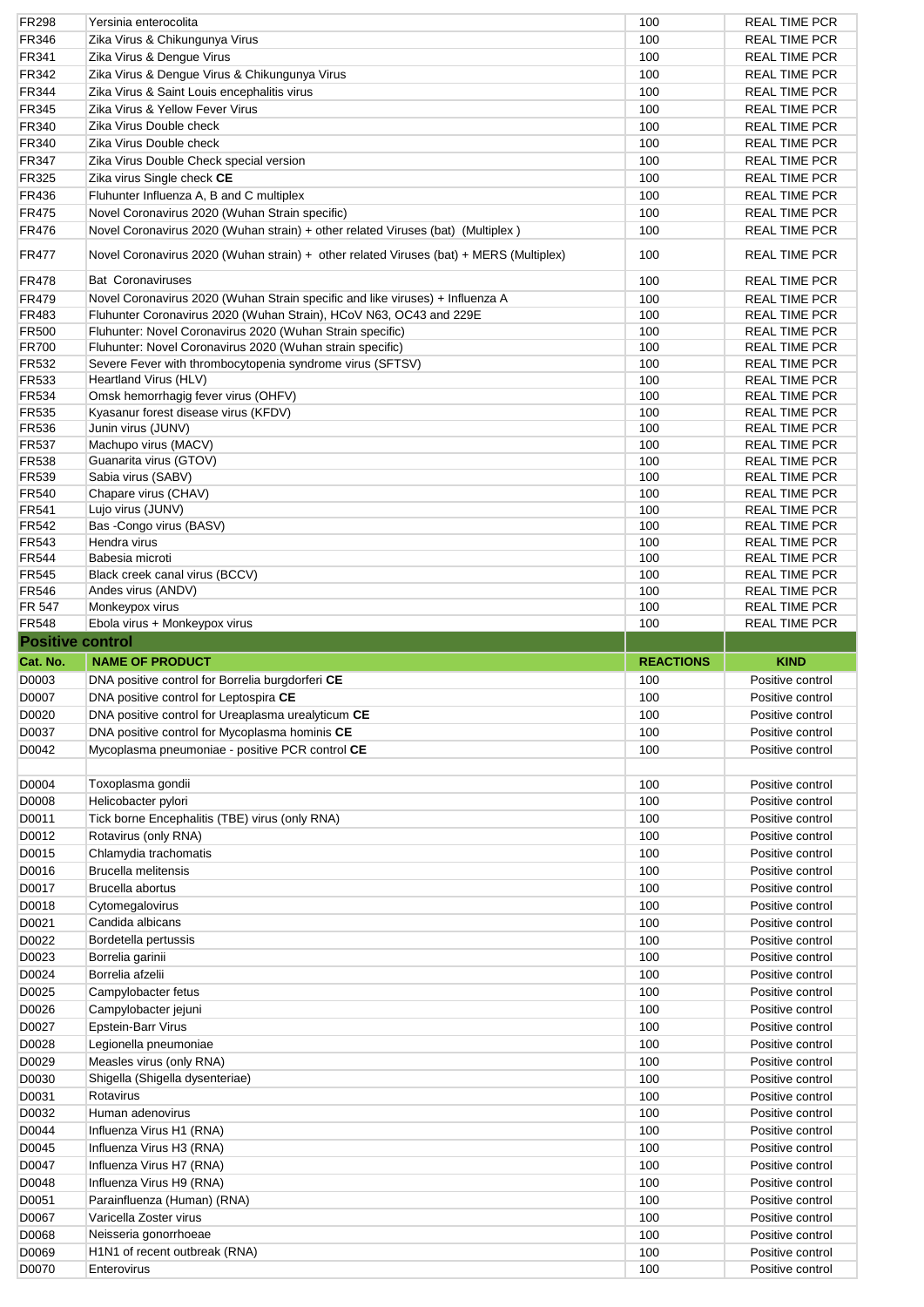| D0071             | Influenza A Virus                                                                                                                                                                 | 100                          | Positive control        |
|-------------------|-----------------------------------------------------------------------------------------------------------------------------------------------------------------------------------|------------------------------|-------------------------|
| D0072             | Influenza B Virus                                                                                                                                                                 | 100                          | Positive control        |
| D0073             | Herpes simplex virus 1 & 2                                                                                                                                                        | 100                          | Positive control        |
| D0074             | Rubella                                                                                                                                                                           | 100                          | Positive control        |
| D0075             | <b>Mumps</b>                                                                                                                                                                      | 100                          | Positive control        |
|                   | <b>Conventional PCR-Kits (gel agarose)</b>                                                                                                                                        |                              |                         |
| Cat. No.          | <b>NAME OF PRODUCT</b>                                                                                                                                                            | <b>REACTIONS</b>             | <b>KIND</b>             |
| <b>MK06</b>       | Collagen 1 PCR Kit                                                                                                                                                                | 25                           | <b>Conventional PCR</b> |
| MK07              | ß-actin PCR Kit                                                                                                                                                                   | 25                           | <b>Conventional PCR</b> |
| <b>MK065</b>      | Runx 2 PCR Kit                                                                                                                                                                    | 25                           | <b>Conventional PCR</b> |
| <b>MK066</b>      | Osteocalcin PCR Kit                                                                                                                                                               | 25                           | <b>Conventional PCR</b> |
| <b>MK067</b>      | Osteopontin PCR Kit                                                                                                                                                               | 25                           | <b>Conventional PCR</b> |
| <b>MK068</b>      | Osteonestin PCR Kit                                                                                                                                                               | 25                           | <b>Conventional PCR</b> |
| MK069             | Alkaline phosphatase PCR Kit                                                                                                                                                      | 25                           | <b>Conventional PCR</b> |
| <b>MK071</b>      | Collagen II PCR Kit                                                                                                                                                               | 25                           | <b>Conventional PCR</b> |
| <b>MK072</b>      | Collagen X PCR Kit                                                                                                                                                                | 25                           | <b>Conventional PCR</b> |
| <b>MK073</b>      | MMP-13 PCR Kit                                                                                                                                                                    | 25                           | <b>Conventional PCR</b> |
| <b>MK074</b>      | Sox9 PCR Kit                                                                                                                                                                      | 25                           | <b>Conventional PCR</b> |
| <b>MK075</b>      | Aggrecan PCR Kit                                                                                                                                                                  | 25                           | <b>Conventional PCR</b> |
| <b>MK076</b>      | Indian Hedgehog PCR Kit                                                                                                                                                           | 25                           | <b>Conventional PCR</b> |
| <b>MK077</b>      | Parathyroid-related Peptide PCR Kit                                                                                                                                               | 25                           | <b>Conventional PCR</b> |
|                   | <b>Real time PCR-Kits</b>                                                                                                                                                         |                              |                         |
| Cat. No.          | Name of ready to use PCR Kit                                                                                                                                                      | <b>AMOUNT</b>                |                         |
| MKFR157           | Realtime PCR kit Alkaline Phosphatase 25                                                                                                                                          | 25                           | <b>REAL TIME PCR</b>    |
| MKFR158           | Realtime PCR kit Osteocalcin 25                                                                                                                                                   | 25                           | <b>REAL TIME PCR</b>    |
| MKFR159           | Realtime PCR kit Osteonectin 25                                                                                                                                                   | 25                           | <b>REAL TIME PCR</b>    |
| MKFR160           | Realtime PCR kit Sox9 25                                                                                                                                                          | 25                           | <b>REAL TIME PCR</b>    |
| MKFR161           | Realtime PCR kit Collagen II 25                                                                                                                                                   | 25                           | <b>REAL TIME PCR</b>    |
| MKFR162           | Realtime PCR kit Collagen X                                                                                                                                                       | 25                           | <b>REAL TIME PCR</b>    |
| <b>FR157</b>      | Realtime PCR kit Alkaline Phosphatase                                                                                                                                             | 100                          | <b>REAL TIME PCR</b>    |
| <b>FR158</b>      | Realtime PCR kit Osteocalcin                                                                                                                                                      | 100                          | <b>REAL TIME PCR</b>    |
| FR159             | Realtime PCR kit Osteonectin                                                                                                                                                      | 100                          | <b>REAL TIME PCR</b>    |
| <b>FR160</b>      | Realtime PCR kit Sox9                                                                                                                                                             | 100                          | <b>REAL TIME PCR</b>    |
| FR <sub>161</sub> | Realtime PCR kit Collagen II                                                                                                                                                      | 100                          | <b>REAL TIME PCR</b>    |
|                   |                                                                                                                                                                                   |                              |                         |
| FR162             | Realtime PCR kit Collagen X                                                                                                                                                       | 100                          | <b>REAL TIME PCR</b>    |
|                   | <b>Common Media and Isolation Solutions</b>                                                                                                                                       |                              |                         |
|                   |                                                                                                                                                                                   |                              |                         |
| Cat. No.          | <b>NAME OF PRODUCT</b>                                                                                                                                                            | <b>AMOUNT</b>                |                         |
| STEM01<br>STEM04  | Genekam Freezing media for stem cells<br>Nomore Mycoplasma kit: it has two parts: PCR detection of Mycoplasma in cell cultures as well as                                         | 30ml<br>25 reactions         |                         |
| STEM11            | elimination of Mycoplasma                                                                                                                                                         | 25ml                         |                         |
| STEM12            | Genekam Quick MNC Isolator (sterile) 25ml<br>Genekam Quick MNC Isolator (sterile) 100ml                                                                                           | 100ml                        |                         |
| STEM13            | Genekam Stem cell Isolator (sterile) 100ml                                                                                                                                        | 100ml                        |                         |
| STEM14            | Genekam Stem cell Isolator (sterile) 250ml                                                                                                                                        | 250ml                        |                         |
| STEM29            | NoMore Mycoplasma solution (Sterile) (sufficient to make 200 ml cell culture media)                                                                                               | 20 ml                        |                         |
|                   |                                                                                                                                                                                   |                              |                         |
|                   | <b>Differentiation Media</b>                                                                                                                                                      |                              |                         |
| Cat. No.          | <b>NAME OF PRODUCT</b>                                                                                                                                                            | <b>AMOUNT</b>                | <b>KIND</b>             |
| STEM05            | Osteogenic differentiation media (10X)                                                                                                                                            | 10 <sub>ml</sub>             |                         |
| STEM06            | Adipogenic differentiation media (10X)                                                                                                                                            | 10ml                         |                         |
| STEM07            | Neural differentiation media (10X)                                                                                                                                                | 10ml                         |                         |
| STEM08<br>STEM09  | Skeletal myogenic differentiation media (10X)<br>Hepatic differentiation media (10X)                                                                                              | 10ml<br>10ml                 |                         |
| STEM10            | Chondrogenic differentiation media (10X)                                                                                                                                          | 10 <sub>ml</sub>             |                         |
|                   |                                                                                                                                                                                   |                              |                         |
|                   | <b>Magnetic Cell Isolation</b>                                                                                                                                                    |                              |                         |
| Cat. No.          | <b>NAME OF PRODUCT</b>                                                                                                                                                            | <b>Amount</b>                | <b>KIND</b>             |
| STEM21            | Genekam circulating tumour cells (CTC) enrichment kit                                                                                                                             | 15                           |                         |
| STEM22<br>STEM23  | Genekam circulating tumour cells (CTC) enrichment kit<br>Magnetic Separation of CD4 Positive Cells (usually Human T-cells; only Magnetic Beads)                                   | 30<br>10 reactions           |                         |
|                   |                                                                                                                                                                                   |                              |                         |
| STEM24            | Magnetic Separation of CD3 Positive Cells (usually Human T-cells; only Magnetic Beads)                                                                                            | 10 reactions                 |                         |
| STEM25            | Magnetic Separation of CD20 Positive Cells (usually Human B-cells; only Magnetic Beads)                                                                                           | 10 reactions                 |                         |
| STEM26<br>STEM27  | Magnetic Separation of CD19 Positive Cells (usually Human B-cells; only Magnetic Beads)<br>Magnetic Separation of CD8 Positive Cells (usually Human B-cells; only Magnetic Beads) | 10 reactions<br>10 reactions |                         |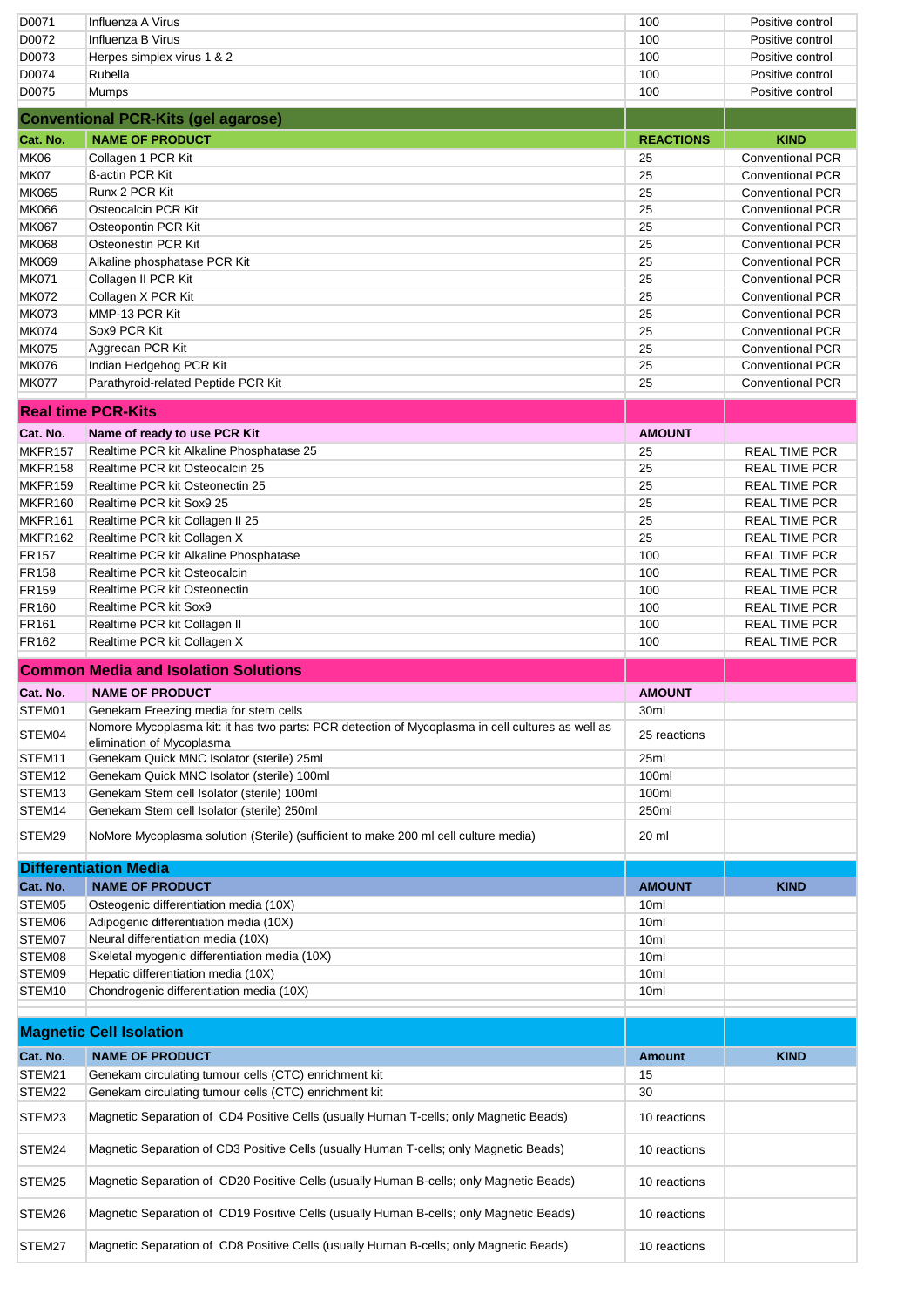| STEM28           | Magnetic Separation of CD25 Positive Cells (usually Human T-cells; only Magnetic Beads)                                                                 | 10 reactions                 |
|------------------|---------------------------------------------------------------------------------------------------------------------------------------------------------|------------------------------|
| STEM45           | Magnetic Separations of CD27 Positive Cells (only Magnetic Beads)                                                                                       | 10 reactions                 |
| STEM46           | Magnetic Separation of CD34 Positive Cells (only Magnetic Beads)                                                                                        | 10 reactions                 |
| STEM47           | Magnetic Separation of CD38 Positive Cells (only Magnetic Beads)                                                                                        | 10 reactions                 |
| STEM48           | Magnetic Separations of CD40 Positive Cells (only Magnetic Beads)                                                                                       | 10 reactions                 |
| STEM49           | Magnetic Separations of CD45 Positive Cells (only Magnetic Beads)                                                                                       | 10 reactions                 |
| STEM50           | Magnetic Separation of CD90 Positive Cells (only Magnetic Beads)                                                                                        | 10 reactions                 |
| STEM51           | Magnetic Separation of CD105 Positive Cells (only Magnetic Beads)                                                                                       | 10 reactions                 |
| STEM52           | Magnetic separation of CD66b Positive Cells (only Magnetic Beads)                                                                                       | 10 reactions                 |
| STEM53           | Magnetic separation of CD14 Positive Cells (only Magnetic Beads)                                                                                        | 10 reactions                 |
| STEM54           | Magnetic separation of CD56 Positive Cells (only Magnetic Beads)                                                                                        | 10 reactions                 |
| STEM55           | Magnetic separation of CD44 Positive Cells (only Magnetic Beads)                                                                                        | 10 reactions                 |
| STEM56           | Magnetic separation of CD133 Positive Cells (only Magnetic Beads)                                                                                       | 10 reactions                 |
| STEM57           | Magnetic Separation of CD64 Positive Cells (only Magnetic Beads)                                                                                        | 10 reactions                 |
| STEM58           | Magnetic Separation of CD117 Positive Cells (only Magnetic Beads)                                                                                       | 10 reactions                 |
| STEM59           | Magnetic Separation Folate receptor expressing Tumor Cells (only magnetic beads)                                                                        | 10 reactions                 |
| STEM60           | Magnetic Separation VEGFR2/CD39 Positive Cells (endothelial) (only magnetic beads)                                                                      | 10 reactions                 |
| STEM61           | Magnetic CD31 Positive Cells (endothelial) (only magnetic beads)                                                                                        | 10 reactions                 |
| SB0142           | Magnetic bead antibody isolation                                                                                                                        | 2 reactions                  |
| SB0143           | Magnetic bead antibody isolation                                                                                                                        | 10 reactions                 |
| SB0146A          | Endotoxin Removal Kit                                                                                                                                   | $1 \text{ ml}$               |
| SB0146B          | Endotoxin Removal Kit                                                                                                                                   | 5 <sub>m</sub>               |
| SB0146C          | Endotoxin Removal Kit                                                                                                                                   | 10 <sub>m</sub>              |
| SB0147           | Erythrocyte removal kit (Sample)                                                                                                                        | 10 <sub>m</sub>              |
| <b>SB0147S</b>   | Erythrocyte removal kit                                                                                                                                 | 100 ml                       |
| SB0147M          | Erythrocyte removal kit                                                                                                                                 | 200 ml                       |
| SB0149           | Human T Cell(CD4 Positive Cells) magnetic beads isolation Kit (full kit)                                                                                | 10 reactions                 |
| SB0150<br>SB0151 | Human T Cell (CD8 Positive Cells ) magnetic beads isolation Kit (full kit)<br>Human T Cell (CD3 Positive Cells) magnetic beads isolation Kit (full kit) | 10 reactions<br>10 reactions |
| SB0152           | Human B Cell (CD19 Positive Cells) magnetic beads isolation Kit (full kit)                                                                              | 10 reactions                 |
| SB0153           | Human B Cell (CD20 Positive Cells) magnetic beads isolation Kit (full kit)                                                                              | 10 reactions                 |
| SB0154           | Human B Cell (CD27 Positive Cells) magnetic beads isolation Kit (full kit)                                                                              | 10 reactions                 |
| SB0161           | Human CD34 Positive hematopoietic stem cells Magnetic Beads Isolation Kit (full kit)                                                                    | 10 reactions                 |
|                  |                                                                                                                                                         |                              |
| SB0162<br>SB0163 | Human B Cell CD38 magnetic beads isolation kit (full kit)<br>Human B Cell CD40 magnetic beads isolation kit (full kit)                                  | 10 reactions<br>10 reactions |
| SB0164           | Human CD45 Magnetic Beads isolation kit (full kit)                                                                                                      | 10 reactions                 |
| SB0166           | Human CD90 Posttive stem cells magnetic beads isolation kit (full kit)                                                                                  | 10 reactions                 |
| SB0167           | Human CD105 Postive stem cells magnetic beads isolation kit (full kit)                                                                                  | 10 reactions                 |
| SB0168           | Human neurophilis CD66b positive cells magnetic beads isolation kit (full kit)                                                                          | 10 reactions                 |
| SB0169           | Human macrophages CD14 positive cells magnetic beads isolation kit (full kit)                                                                           | 10 reactions                 |
| SB0170           | Human natural killer cells CD56 positive cells magnetic beads isolation kit (full kit)                                                                  | 10 reactions                 |
| SB0171           | Human eosinophilis CD44 positive cells magnetic beads isolation kit (full kit)                                                                          | 10 reactions                 |
| SB0172           | Human CD133 positive cells magnetic beads isolation kit (full kit)                                                                                      | 10 reactions                 |
| SB0173           | Human neutrophilis (CD64 positive cells) magnetic beads isolation kits (full kit)                                                                       | 10 reactions                 |
| SB0174           | Folate receptor expressing tumour cells magnetic beads isolation kit (full kit)                                                                         | 10 reactions                 |
| SB0186           | Human CD117 Positive Cells magnetic beads isolation Kit (ful kit)                                                                                       | 10 reactions                 |
| SB0187           | VEG FR2/CD309 Positive Cells (endothelial) Magnetic Beads isolation kit (full kit)                                                                      | 10 reactions                 |
| SB0188           | CD31 Pos cells (endothelial) Magnetic Beads isolation kits (full kit)                                                                                   | 10 reactions                 |
| SB0189           | Human CD138 Positive Cells magnetic beads Isolation kit (full kit)                                                                                      | 10 reactions                 |
| SB0161           | Human CD34 Positive hematopoietic stem cells Magnetic Beads Isolation Kit (full kit)                                                                    | 10 reactions                 |
| SB0175<br>SB0176 | Nucleic acid removal magnetic beads isolation (full kit)<br>Protein Isolation (for GST system, magnetic beads)                                          | 20 reactions<br>20 reactions |
| SB0177           | Protein Isolation (for HIS tagged system, magnetic beads), sterile 20 isolations                                                                        | 20 reactions                 |
| SB0178           | Protein Isolation (for HIS tagged system, magnetic beads), sterile 100 ml                                                                               | 100 ml                       |
| SB 0179          | GFP Cells Catcher Magnetic Beads                                                                                                                        | 10 reactions                 |
| SB0180           | GFP Cells Catcher Magnetic Beads                                                                                                                        | 100 reactions                |
| SB0181           | RFP Cells Catcher Magnetic Beads                                                                                                                        | 10 reactions                 |
| SB0182           | RFP Cells Catcher Magnetic Beads                                                                                                                        | 100 reactions                |
| SB0183           | Magnetic Beads for Transfections Type A                                                                                                                 | 2000 transfections           |
| SB0184           | Magnetic Beads for Transfections Type B                                                                                                                 | 2000 transfections           |
| SB0185           | Magnetic Beads for Transfections Type C                                                                                                                 | 2000 transfections           |
| SB0155           | Exosome magnetic beads Isolation kit (Universal)                                                                                                        | 10 reactions                 |
| SB0156           | Exosome magnetic beads Isolation kit (one marker based)                                                                                                 | 10 reactions                 |
| SB0157           | Exosome ELISA kit                                                                                                                                       | 96 reactions                 |
| SB0190           | PCR product purification kit with magnetic beads                                                                                                        | 200 reactions                |
| SB0191           | Small size PCR products removal kit with magnetic beads for next generation sequencing (NGS)                                                            | 100 reactions                |
| SB0100           | Genekam DNA magnetic isolation kit                                                                                                                      | 100 reactions                |
| SB0101           | Genekam RNA magnetic isolation kit                                                                                                                      | 100 reactions                |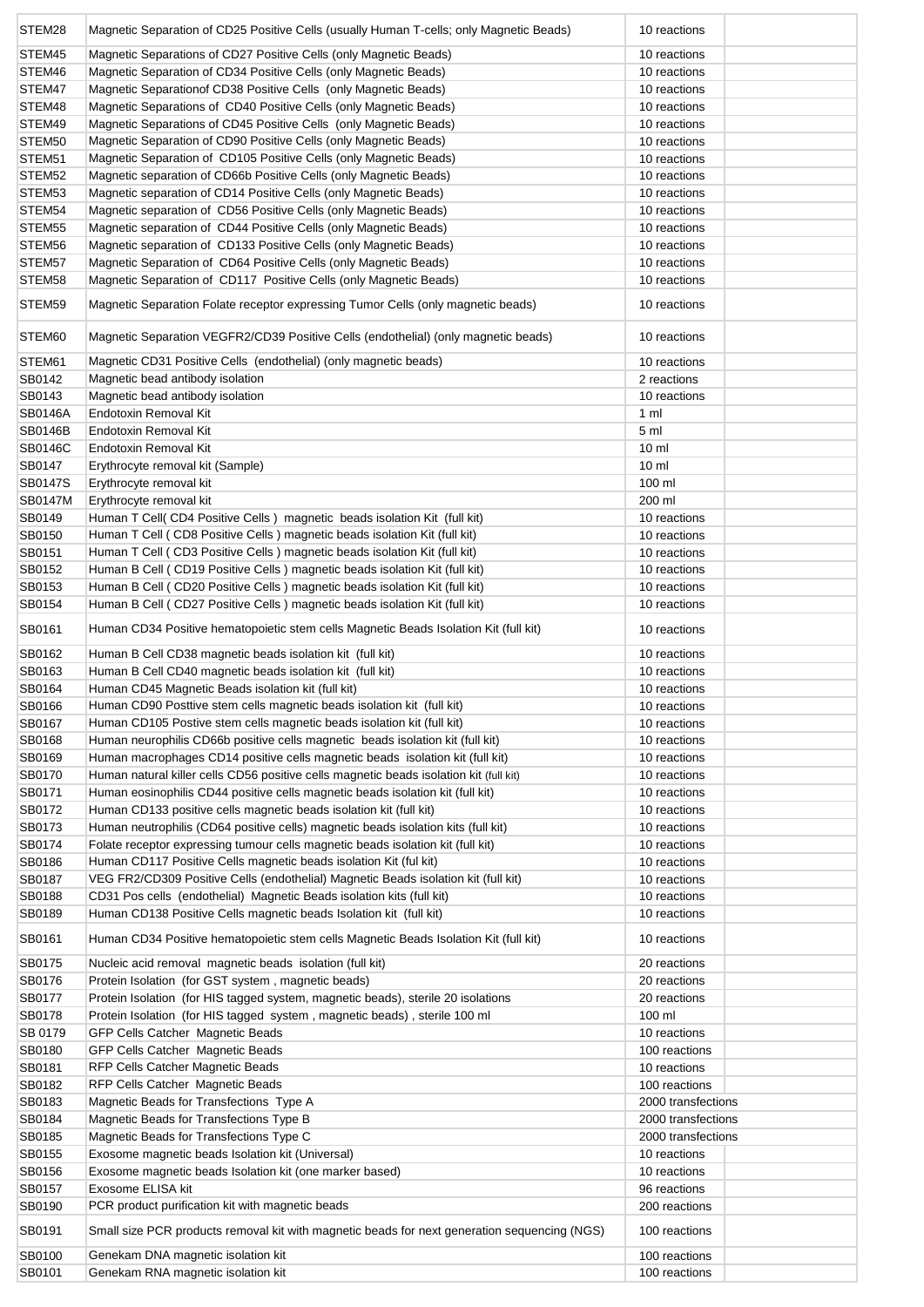| SB0192                | Genekam Magnetic separator for different size of tubes: 1.5 - 2 ml, 500 µl, 200 µl                                                                        | 1 unit                         |             |
|-----------------------|-----------------------------------------------------------------------------------------------------------------------------------------------------------|--------------------------------|-------------|
| SB0193                | Genekam Magnetic separator for 2 x 15 ml, 1 x 50 ml tubes                                                                                                 | 1 unit                         |             |
| SB0194                | Genekam Magnetic separator for 3 x 1.5 - 2 ml tubes                                                                                                       | 1 unit                         |             |
| SB0195                | Genekam Magnetic separator for 3 x 1.5 - 2 ml, 1 x 500 µl, 1 x 200 µl                                                                                     | 1 unit                         |             |
| SB0196                | Genekam Magnetic separator for 6 x 1.5 - 2 ml tubes                                                                                                       | 1 unit                         |             |
| SB0213                | Magnetic beads antibody IgM isolation kit                                                                                                                 | 2 reactions                    |             |
| SB0214                | Magnetic beads antibody IgM isolation kit                                                                                                                 | 10 reactions                   |             |
| SB0215                | Magnetic beads antibody IgM isolation kit                                                                                                                 | 100 reactions                  |             |
| SB0216                | Magnetic beads antibody IgA isolation kit                                                                                                                 | 2 reactions                    |             |
| SB0217                | Magnetic beads antibody IgA isolation kit                                                                                                                 | 10 reactions                   |             |
| SB0218                | Magnetic beads albumin removal kit                                                                                                                        | 2 reactions                    |             |
| SB0219                | Magnetic beads albumin removal kit                                                                                                                        |                                |             |
|                       |                                                                                                                                                           | 10 reactions                   |             |
| SB0220                | Magnetic beads albumin removal kit                                                                                                                        | 100 reactions                  |             |
| SB0221                | Refreshing buffer for antibody magnetic beads                                                                                                             | 100 ml                         |             |
| SB0222<br>SB0223      | Magnetic bead antibody IgG isolation<br>Magnetic beads for removal of IgG antibodies for tests                                                            | 100 reactions<br>200 reactions |             |
| SB0224                | Magnetic beads for Removal of IgG from plasma or serum to be used in cell cultures                                                                        | 2 <sub>m</sub>                 |             |
| SB0225                | Larger volume magnetic beads RNA isolation (1 ml elution)                                                                                                 | 100 reactions                  |             |
| SB0226                | Larger volume magnetic beads DNA isolation (1 ml elution)                                                                                                 | 100 reactions                  |             |
| SB0227                | RNA removal magnetic beads 100 reactions                                                                                                                  | 100 reactions                  |             |
| SB0228                | DNA removal magnetic beads 100 reactions                                                                                                                  | 100 reactions                  |             |
| SB0229                | Trypsin removal magnetic beads                                                                                                                            | 100 reactions                  |             |
| SB0230                | Magnetic beads concanavalin A                                                                                                                             | 1 ml                           |             |
| SB0231                | Magnetic beads Trypsin                                                                                                                                    | 1 ml                           |             |
| SB0232                | Magnetic beads phytohemagglutinin                                                                                                                         | 1 ml                           |             |
| SB0233                | Magnetic beads bacteria catcher                                                                                                                           | 1 <sub>m</sub>                 |             |
| SB0234                | Magnetic beads adenovirus purification kit                                                                                                                | 100 reactions                  |             |
|                       | <b>CHEMICALS FOR PCR ANALYSIS</b>                                                                                                                         |                                |             |
| Cat. No.              | <b>NAME OF CHEMICALS</b>                                                                                                                                  | <b>AMOUNT</b>                  | <b>KIND</b> |
| SB0001                | Genekam universal DNA isolation kit 50 (Mini column)                                                                                                      | 50 reactions                   |             |
| SB0002                | Genekam universal DNA isolation kit 100 (Mini column)                                                                                                     | 100 reactions                  |             |
| SB0003                | Genekam universal DNA isolation kit 250 (Mini column)                                                                                                     | 250 reactions                  |             |
| SB0004                | Genekam universal DNA isolation kit 1000 (Mini column)                                                                                                    | 1000 reactions                 |             |
| SB0079<br>SB0197      | RNA isolation kit (Mini column)                                                                                                                           | 100 reactions                  |             |
|                       | Genekam universal RNA/DNA isolation kit (Mini column)                                                                                                     | 100 reactions                  |             |
|                       |                                                                                                                                                           |                                |             |
| SB0011                | Genekam PCR Mastermix solution (2x) 100                                                                                                                   | 1 ml                           |             |
| SB0012                | Genekam PCR Mastermix solution (2x) 1000 reactions                                                                                                        | 10 <sub>m</sub>                |             |
| SB0041<br>SB0042      | Genekam loading dye (Blue) 1ml<br>Genekam loading dye (Blue) 10x1ml                                                                                       | 1 ml<br>$10 \times 1$ ml       |             |
| SB0051                | Genekam TAE Buffer (10x)                                                                                                                                  | 1 liter                        |             |
| SB0052                | Genekam TAE Buffer (10x)                                                                                                                                  | 10 liter                       |             |
| SB0071                | Genekam DNA isolation kit (store at room temperature) 250                                                                                                 | 250 reactions                  |             |
| SB0072                | Genekam DNA isolation kit (store at room temperature) 1000                                                                                                | 1000 reactions                 |             |
| SB0073                | Genekam DNA isolation kit (store at room temperature) 5000                                                                                                | 5000 reactions                 |             |
| SB0074                | Genekam DNA isolation kit (store at room temperature) 10000                                                                                               | 10000                          |             |
|                       |                                                                                                                                                           |                                |             |
| <b>Elisa kits</b>     |                                                                                                                                                           |                                |             |
| Cat. No.              | <b>NAME OF PRODUCT</b>                                                                                                                                    |                                | <b>KIND</b> |
| SB0240                | Genekam antibodies against full S protein 96 wells plate<br>(IgG or IgM)                                                                                  | kit                            |             |
| SB0241                | Genekam antibodies against RBD 96 wells plate<br>(IgG or IgM)                                                                                             | kit                            |             |
| SB0242                | Genekam antibodies against S1 96 wells plate<br>(IgG or IgM)                                                                                              | kit                            |             |
| SB0243                | Genekam antibodies against S2 96 wells plate<br>(IgG or IgM)                                                                                              | kit                            |             |
| SB0244                | Genekam antibodies against NP 96 wells plate<br>(IgG or IgM)                                                                                              | kit                            |             |
|                       |                                                                                                                                                           |                                |             |
| <b>Magnetic Racks</b> |                                                                                                                                                           |                                |             |
| Cat. No.              | <b>NAME OF PRODUCT</b>                                                                                                                                    |                                | <b>KIND</b> |
| SB0192                | Genekam Magnetic separator for different sizes of tubes: 1.5 - 2 ml / 500 µl / 200 µl                                                                     | 1 unit                         |             |
| SB0193                | Genekam Magnetic separator for 2 x 15 ml, 1 x 50 ml tubes                                                                                                 | 1 unit                         |             |
| SB0194                | Genekam Magnetic separator for 3 x 1.5 - 2 ml tubes                                                                                                       | 1 unit                         |             |
| SB0195<br>SB0196      | Genekam Magnetic separator for different tubes: 3 x 1,5-2,0 ml / 1 x 500µl / 1 x 200 µl<br>Genekam Magnetic separator for different tubes: 6 x 1.5 - 2 ml | 1 unit<br>1 unit               |             |
| SB0237                | Genekam Magnetic separator for 125 ml bottle                                                                                                              | 1 unit                         |             |
| SB0236                | Genekam Magnetic separator for 3 x 50 ml tubes                                                                                                            | 1 unit                         |             |
|                       |                                                                                                                                                           |                                |             |
|                       | <b>Magnetic beads Elisa</b>                                                                                                                               |                                |             |
| Cat. No.              | <b>NAME OF PRODUCT</b>                                                                                                                                    |                                | <b>KIND</b> |
| SB0197                | Magnetic beads ELISA coronavirus (Wuhan Strain) antibody<br><b>Immunology products</b>                                                                    | 100 reactions                  |             |